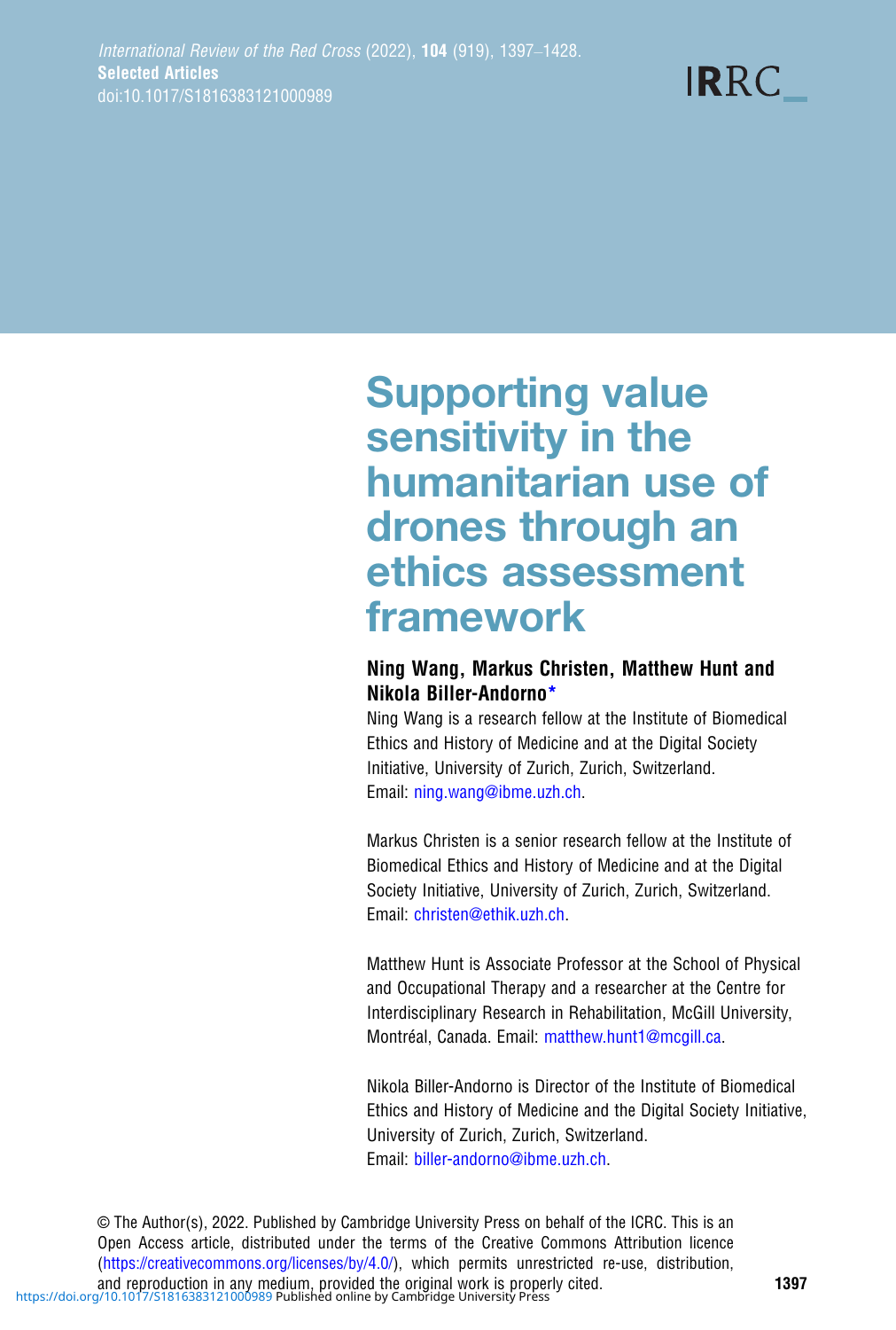### **Abstract**

The current humanitarian use of drones is focused on two applications: disaster mapping and medical supply delivery. In response to the growing interest in drone deployment in the aid sector, we sought to develop a resource to support value sensitivity in humanitarian drone activities. Following a bottom-up approach encompassing a comprehensive literature review, two empirical studies, a review of guidance documents, and consultations with experts, this work illuminates the nature and scope of ethical challenges encountered by humanitarian organizations embarking upon innovation programmes. The Framework for the Ethics Assessment of Humanitarian Drones (FEAHD) identifies five values and five key questions related to ethical considerations along the decision chain of humanitarian drone activities. It fills a gap between high-level, principle-based guidance related to humanitarian innovation, and detailed operation-oriented checklists for projects involving the use of drones. In this way, the FEAHD contributes to support value sensitivity in the humanitarian use of drones.

Keywords: humanitarian drones, disaster mapping, medical supply delivery, value sensitive innovation, technology ethics.

did did did

## Introduction

Emerging technologies are widely used in humanitarian and development settings by aid agencies around the globe<sup>1</sup> – a development that has also been discussed critically in the humanitarian sector.2 Nevertheless, as humanitarian needs and the complexity of aid programmes in challenging conditions continue to expand, populations affected by natural disasters or living in remote locations experience significant obstacles to recovery in post-disaster environments or to receive aid supplies. This situation potentially widens the gap of equitable access to assistance for people experiencing heightened vulnerability.

Funding statement: This research is supported by a grant from the Swiss Network for International Studies (SNIS) and a grant from the Swiss National Science Foundation (SNSF), who generously funded our research project "Value Sensitive Innovation: Integrating Values in the Humanitarian Use of Drones".

<sup>1</sup> United Nations Office for the Coordination of Humanitarian Affairs (OCHA), From Digital Promise to Frontline Practice: New and Emerging Technologies in Humanitarian Action, April 2021, available at: <https://www.unocha.org/sites/unocha/files/OCHA%20Technology%20Report.pdf> (all internet references were accessed in January 2022).

<sup>2</sup> Kristin Sandvik, Maria Jumbert, John Karlsrud and Mareile Kaufmann, "Humanitarian Technology: A Critical Research Agenda", International Review of the Red Cross, Vol. 96, No. 893, 2014; Kristin Sandvik, Katja Jacobsen and Sean McDonald, "Do No Harm: A Taxonomy of the Challenges of Humanitarian Experimentation", International Review of the Red Cross, Vol. 99, No. 904, 2017.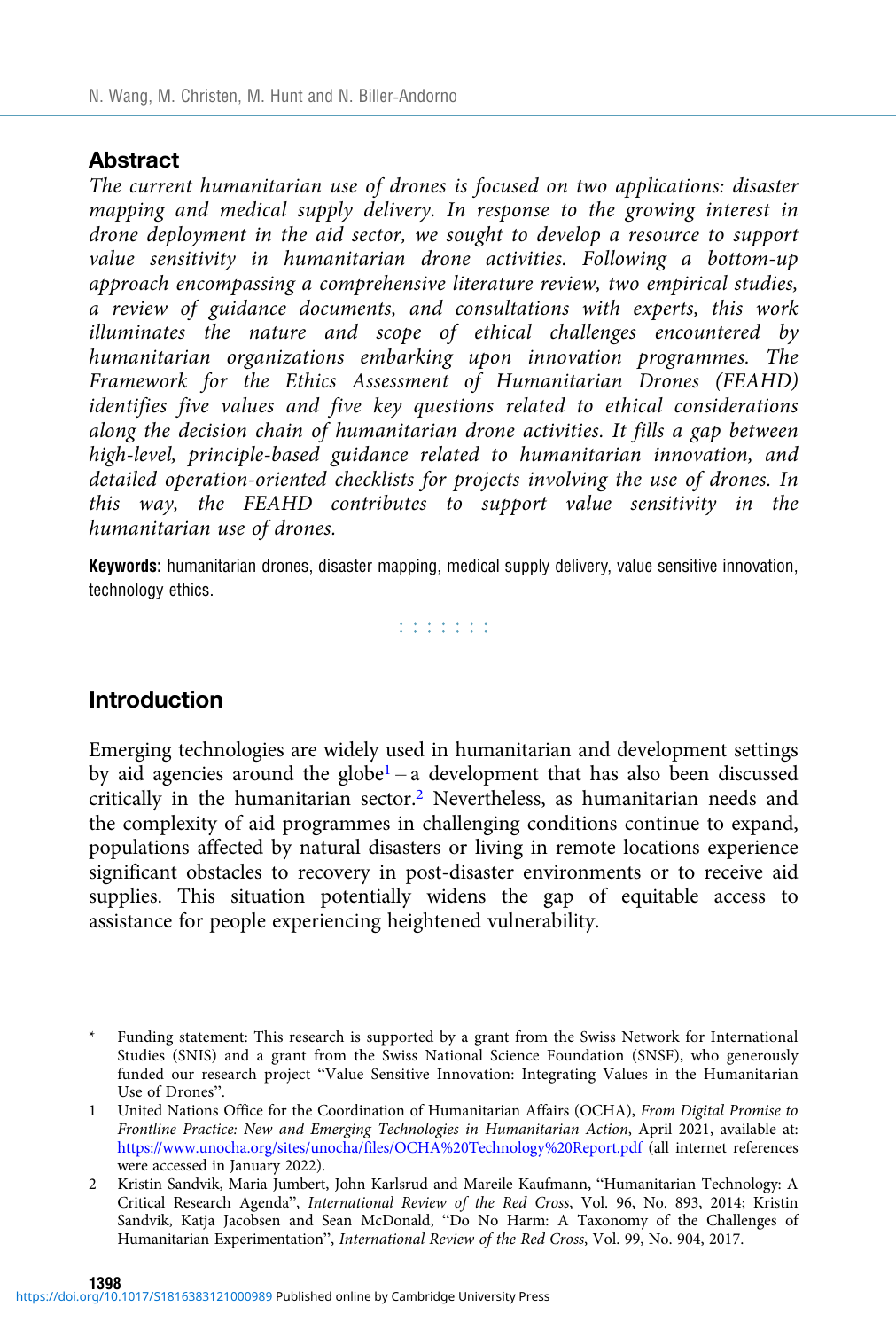As a prominent example of emerging technologies, drones<sup>3</sup> are increasingly being employed to address such barriers.<sup>4</sup> For example, they can be used to support humanitarian operations by collecting high-resolution aerial imagery from above, or to overcome the so-called "last mile challenge", whereby aid supplies cannot be easily delivered to end-users due to logistical obstacles.<sup>5</sup> According to van Wynsberghe and Comes,<sup>6</sup> the first drones deployed in the humanitarian sector were used for peacekeeping surveillance in the Democratic Republic of Congo in 2006.7 The current practice of the humanitarian use of drones (HUD) revolves around two main applications: disaster mapping and medical supply delivery.8 The "good drones", or, more specifically, the "humanitarian drones"<sup>9</sup> offer novel solutions that harness this technology to provide disaster relief or aid supplies to those in need.<sup>10</sup>

The rising use of the "good drones" has required sustained engagement among a diverse set of actors. These activities have brought together aircraft and drone manufacturers, insurance companies, airspace regulators, ministries of health, as well as development and humanitarian workers, to collaborate in new

- 3 Within the context of this article, the term "drones" refers to and is used interchangeably with – "unmanned aerial vehicles" (UAVs), "unmanned aerial systems" (UASs), "remotely piloted aircrafts" (RPAs) or "remotely piloted aircraft systems" (RPASs). While different technical definitions of drones exist, according to Floreano and Wood (2015), they are electrically powered aircraft of small size, with limited flight range and duration, flying above the ground (semi-)autonomously, within or beyond a pilot's visual line of sight. Although there are various types of drones in terms of mechanical structure (such as fixed-wing, rotary-wing and multi-copters), according to Christen et al. (2018), most drones used in humanitarian contexts are fixed-wing or multi-copters below 30 kg. Dario Floreano and Robert J. Wood, "Science, Technology and the Future of Small Autonomous Drones", Nature, Vol. 521, No. 7553, 2015; Markus Christen, Michel Guillaume, Maxinilian Jablonowski, Peter Lenhart and Kurt Moll, "Zivile Drohnen – Herausforderungen und Perspektiven", TA Swiss, vdf Hochschulverlag AG, Zurich, 2018.
- 4 Ning Wang, Markus Christen and Matthew Hunt, "Ethical Considerations Associated with 'Humanitarian Drones': A Scoping Literature Review", Science and Engineering Ethics, Vol. 27. No. 51, 2021; Aimee van Wynsberghe, Denise Soesilo, Thomasen Kristen and Noel Sharkey, Drones in the Service of Society, Foundation of Responsible Robotics, 2018.
- 5 Jack C. Chow, The Case for Humanitarian Drones, Open Canada, 2012, available at: [https://opencanada.](https://opencanada.org/the-case-for-humanitarian-drones/) [org/the-case-for-humanitarian-drones/](https://opencanada.org/the-case-for-humanitarian-drones/); Austin Choi-Fitzpatrick, "Drones for Good: Technological Innovations, Social Movements, and the State", Journal of International Affairs, Vol. 68, No. 1, 2014; Bart Custers, "Drones Here, There and Everywhere", in Bart Custers (ed.), The Future of Drone Use: Opportunities and Threats from Ethical and Legal Perspectives, Springer, Heidelberg, 2016.
- 6 Aimee van Wynsberghe and Tina Comes, "Drones in Humanitarian Contexts, Robot Ethics, and the Human–Robot Interaction", Ethics and Information Technology, Vol. 22, No. 2, 2020.
- 7 John Karlsrud and Frederik Rosén, "In the Eye of the Beholder? UN and the Use of Drones to Protect Civilians", Stability: International Journal of Security and Development, Vol. 2, No. 2, 2013.
- 8 It is worth emphasizing that the humanitarian use of drones is commonly understood as within the framework of the Humanitarian Action, Development and Peace Nexus, which includes a wide range of practices, including activities such as assessing water supply infrastructure or crop monitoring.
- 9 Within the context of this article, by "humanitarian drones", we refer to the deployment of drones by humanitarian actors in three situations: acute humanitarian crisis settings, including relief efforts during emergencies arising from events such as natural disasters, epidemic outbreaks or mass population displacement; immediate post-crisis settings, including post-disaster recovery and reconstruction efforts for populations affected by a humanitarian crisis; and long-term crisis-resilience or development projects, including activities related to medical commodity delivery or health supply chain management to strengthen resilience and mitigate risks.
- 10 A. van Wynsberghe and T. Comes, above note 6.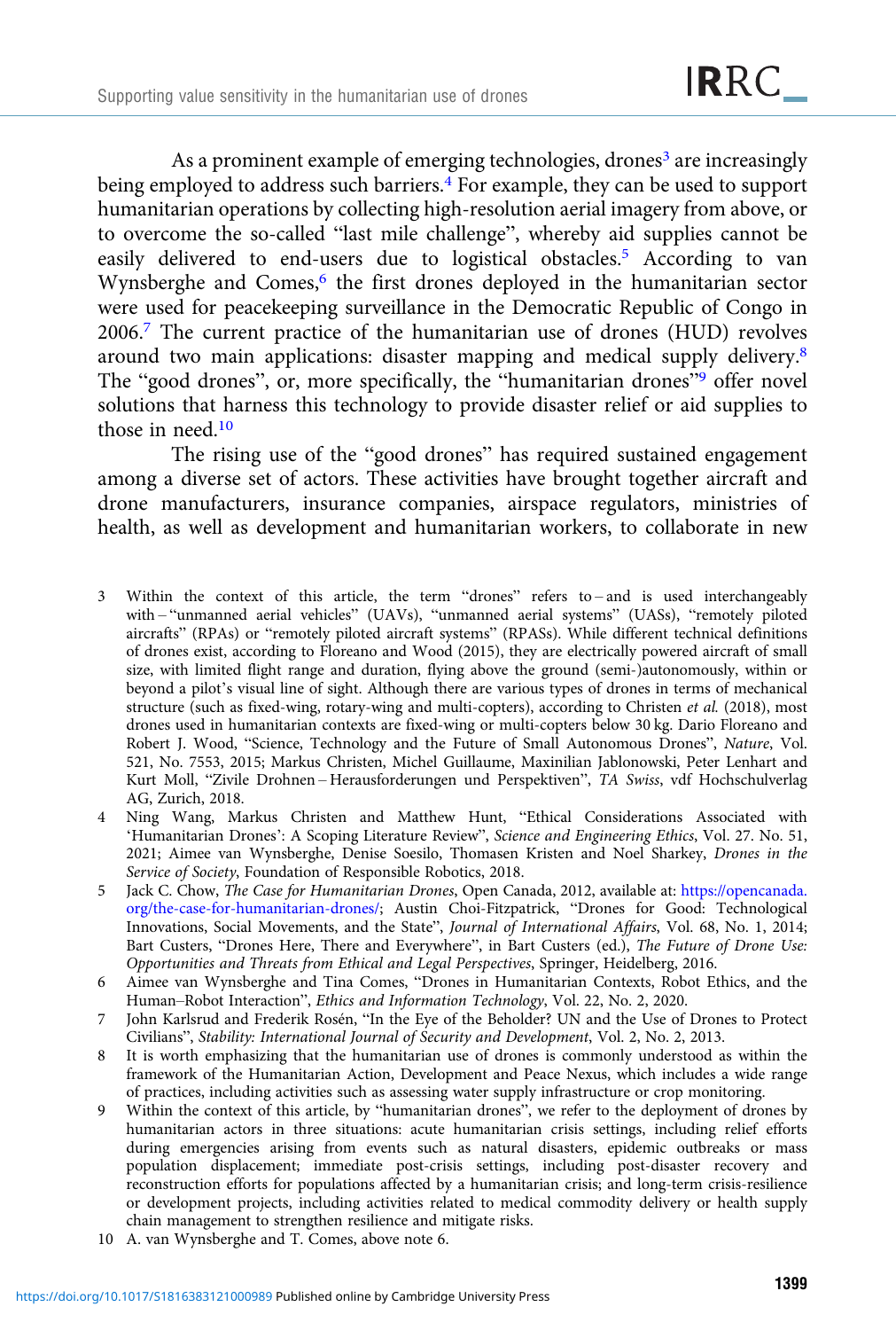ways. This situation presents communication and operational challenges given the different areas of expertise, approaches, and vocabulary used in daily operations across these different actors.<sup>11</sup> The diversity of entities involved in HUD is illustrated by the following: many international organizations (IOs) active in the humanitarian field<sup>12</sup> have explored the use of drones for mapping and cargo delivery in their projects; multiple donors $13$  have funded cargo drone projects; and a range of other organizations<sup>14</sup> are engaged in regulatory development or governance work related to HUD.

Another key actor is the drone industry. It is dynamic and changing quickly, and has been described as reinventing itself every eight years.<sup>15</sup> In contrast, the conventional aviation industry moves much more slowly. Civil aviation authorities are accustomed to adapting their guidelines at a pace that matches developments in the aviation industry. This pace is insufficient to keep up with the speed of change in the drone sector. Authorities thus find themselves under pressure to act quickly yet maintain rigorous and thorough processes, and to be focused on public safety and equity.<sup>16</sup> Aligning these goals can be particularly challenging if powerful companies with substantial economic interests seek to exploit this situation to influence the development of drone regulations for their own advantage.<sup>17</sup> Critics have identified risks that drones used in humanitarian contexts could disenfranchise communities and local efforts, leading to remote management, data collection, or processing dilemmas that many humanitarian organizations are ill-equipped to handle.<sup>18</sup>

In the past decade, innovation has become an area of focus in the humanitarian sector, appearing in institutional initiatives, donor speeches, policy documents and media coverage, and leading to new initiatives, partnerships and

- 11 Denise Soesilo, Patrick Meier, Audrey Lessard-Fontaine, Jessica Du Plessis and Christina Stuhlberger, Drones in Humanitarian Action: A Guide to the Use of Airborne Systems in Humanitarian Crises, Swiss Foundation for Mine Action, Geneva, 2016.
- 12 Examples include Medair, Médecins Sans Frontières (MSF), the United Nations Population Fund (UNFPA), the United Nations Children's Fund (UNICEF), the World Food Programme (WFP) and the World Health Organization (WHO).
- 13 Examples include the US Agency for International Development (USAID), the Gates Foundation and the Rockefeller Foundation.
- 14 Examples include the World Bank Group (WBG), the World Economic Forum (WEF) and the International Civil Aviation Organization (ICAO).
- 15 D. Soesilo et al., above note 11.

- 17 Ibid.
- 18 Nathaniel Raymond, Brittany Card and Ziad Al Achkar, "The Case Against Humanitarian Drones", OpenCanada Blog, 12 December 2012, available at: [https://opencanada.org/the-case-against](https://opencanada.org/the-case-against-humanitarian-drones/)[humanitarian-drones/;](https://opencanada.org/the-case-against-humanitarian-drones/) Antonio Donini and Daniel Maxwell, "From Face-to-Face to Face-to-Screen: Remote Management, Effectiveness and Accountability of Humanitarian Action in Insecure Environments", International Review of the Red Cross, Vol. 95, No. 890, 2013; Kristin Sandvik and Kerstin Lohne, "The Rise of the Humanitarian Drone: Giving Content to An Emerging Concept", Millennium: Journal of International Studies, Vol. 43, No. 1, 2014; Kristin Sandvik and Nathaniel Raymond, "Beyond the Protective Effect: Towards a Theory of Harm for Information Communication Technologies in Mass Atrocity Response", Genocide Studies and Prevention: An International Journal, Vol. 11, No. 1, 2017.

<sup>16</sup> Ibid.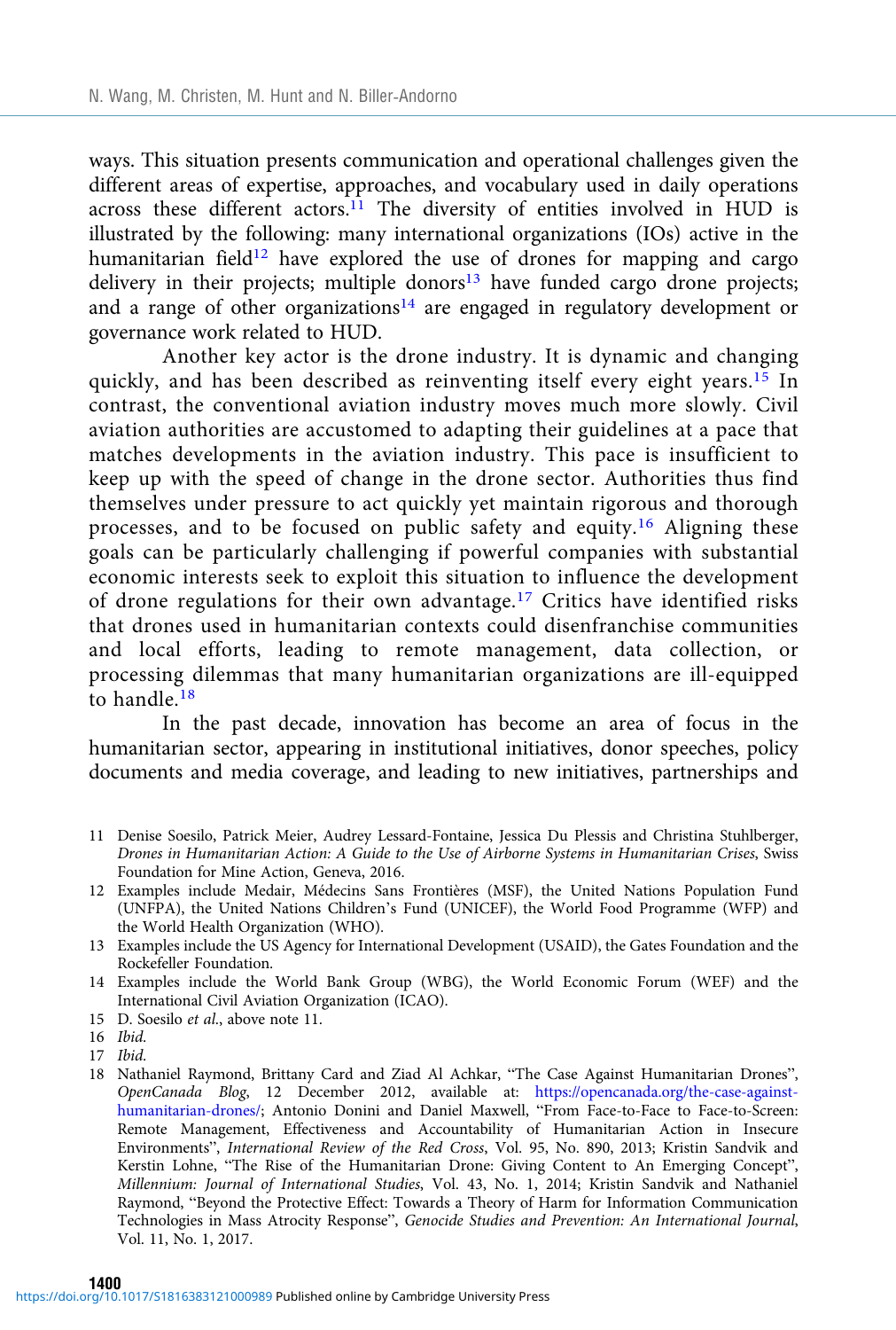funding programmes. Alongside these developments, there has been discussion of ethical principles in humanitarian innovation,<sup>19</sup> and concern expressed for whether and how populations affected by crises are benefiting from innovations.<sup>20</sup> It is, thus, important to critically appraise how technological innovation intersects with values, norms, beliefs and moral commitments,<sup>21</sup> including the relationship between technological innovation and humanitarian principles.22 If not, the relationship between innovation and experimentation may be obscured, participation and inclusion may be afforded limited attention, and risks and benefits may be unevenly distributed.<sup>23</sup> Hence, normative analysis of ethical challenges associated with humanitarian innovation is required for understanding what is at stake and how best to move forward regarding the use of emergent technology in the aid sector, including HUD.

This article aims to contribute to such an analysis by introducing an ethics assessment framework to support value sensitivity when humanitarian organizations are deciding whether and how to engage in a drone project in a particular setting. Here, value sensitivity entails close attention to how values are implicated in, and engaged by, decisions and actions. The framework has three levels: identifying values, key questions to support reflection across stages of the decision chain, and considerations for institutional preparedness related to ethics. The intent is to provide an accessible ethics support for reflection and deliberation among individuals and groups involved in HUD operations, and to encourage engagement with values in decisions about the initiation of dronerelated programmes in the humanitarian sector. The framework seeks to address a gap between high-level, principled-based guidance for innovation more generally,24 and detailed, operation-oriented checklists related to humanitarian drones.25 On a broader scale, the framework may also serve to prompt further discussion and reflection about these issues among actors from humanitarian organizations, communities, government, industry, regulatory authorities and academia, as well as technology developers, designers and engineers.

20 Kristin Sandvik, "African Drone Story", BEHEMOTH: A Journal on Civilisation, Vol. 8, No. 2, 2015.

- 21 K. Sandvik et al., 2014, above note 2; K. Sandvik, K. Jacobsen and S. McDonald, 2017, above note 2; HIF-ALNAP, above note 19.
- 22 N. Wang, M. Christen and M. Hunt, above note 4; K. Sandvik, above note 20.
- 23 K. Sandvik et al., 2014, above note 2; K. Sandvik, K. Jacobsen and S. McDonald, 2017, above note 2; K. Sandvik, above note 20.
- 24 A. Betts and L. Bloom, above note 19; HIF-ALNAP, above note 19.
- 25 WBG, Guidance Note: Managing the Risks of Unmanned Aircraft Operations in Development Projects, WBG, 2017; ICAO, Unmanned Aircraft Systems (UAS) For Humanitarian Aid and Emergency, ICAO, 2020; International Committee of the Red Cross (ICRC), Handbook on Data Protection in Humanitarian Action, 2nd ed., Geneva, 2020; Harvard Humanitarian Initiative (HHI), Humanitarian UAV Code of Conduct & Guidelines (Fully Revised Version for 2020/2021), Uavcode, 2021; USAID, UAV in Global Health: Defining A Collective Path Forward, USAID, Washington, DC, 2019.

<sup>19</sup> Alexander Betts and Louise Bloom, Humanitarian Innovation: The State of the Art, OCHA, November 2014, available at: [https://www.unocha.org/sites/unocha/files/Humanitarian%20Innovation%20The%](https://www.unocha.org/sites/unocha/files/Humanitarian%20Innovation%20The%20State%20of%20the%20Art_0.pdf) [20State%20of%20the%20Art\\_0.pdf](https://www.unocha.org/sites/unocha/files/Humanitarian%20Innovation%20The%20State%20of%20the%20Art_0.pdf); Louise Bloom and Romily Faulkner, "Innovation Spaces: Lessons from the United Nations", Third World Quarterly, Vol. 37, No. 8, 2016; Humanitarian Innovation Fund (HIF)-ALNAP, Humanitarian Innovation Guide, Elrha, 2019, available at: <https://higuide.elrha.org>.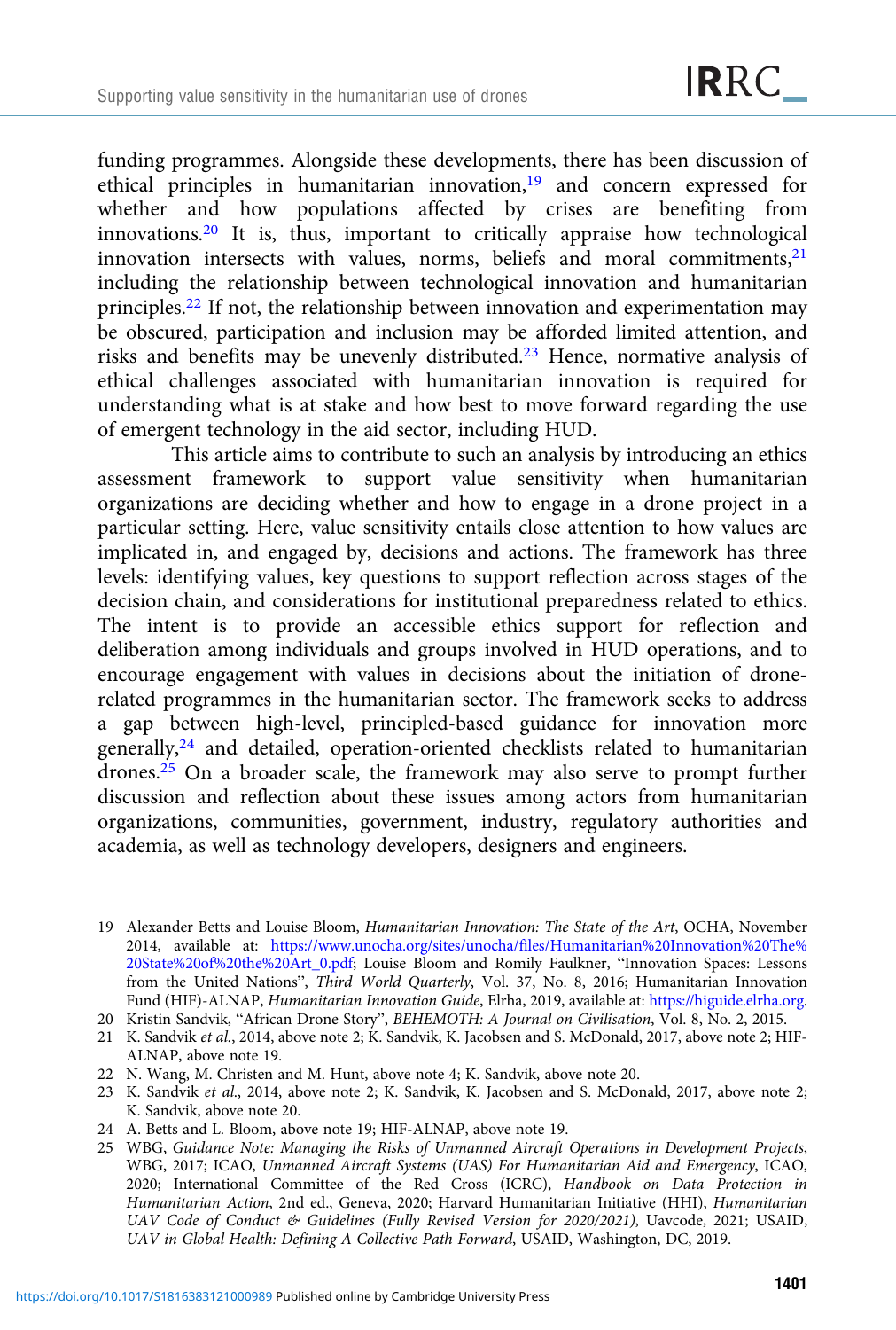In the following sections, we present the steps undertaken to develop the framework and introduce the tool that resulted from this process. The next section presents an overview of the ethical landscape of HUD based on the findings of a scoping literature review and two empirical studies that we conducted. This step allowed us to identify areas of particular salience that an ethics assessment framework for HUD should be responsive to. We then offer a comparative review of six selected guidance documents that have relevance for ethics and HUD. Reviewing key documents allowed us to consider existing guidance and possible gaps, and to orient our development process in light of existing work in this area. The multi-step consultation process that we undertook as part of the framework development is presented in the penultimate section, which also introduces the proposed framework, providing details about its content and an illustration of its application with a short vignette. The final section concludes with a discussion about the strengths and limitations of the framework, as well as recommendations for future work on this topic.

## State of knowledge about ethics and humanitarian use of drones

#### Scoping literature review

The development of the proposed framework was grounded by a comprehensive scoping literature review aimed to identify and assess how ethical considerations associated with HUD are discussed in the academic and grey literature.26 We used a mixed approach of qualitative content analysis and quantitative landscape mapping of the selected articles to inductively develop a typology of ethical considerations associated with HUD. The analysis was complemented by two consultation meetings that took place in October 2020, whereby eight participants with expertise in related fields provided feedback on provisional findings and helped us refine our analysis, including identifying potentially missing or overlooked areas in the literature.

The review presents a portrait of the expanding literature from 2012 through to early 2020 related to HUD, and how ethical considerations are understood and conceptualized across academic and grey literature sources. It illuminates areas that have been the focus of attention (e.g. minimizing risks of harm and protecting privacy), sketches the evolution of this discussion over time (e.g. moving from a focus on mapping drones towards medical cargo drones) and points to areas that have received less consideration (e.g. potential tension between profit and humanitarian goals as new markets open up and as private sector engagement increases in the humanitarian space).<sup>27</sup> The findings broadly

<sup>26</sup> N. Wang, M. Christen and M. Hunt, above note 4.

<sup>27</sup> N. Wang, M. Christen and M. Hunt, above note 4.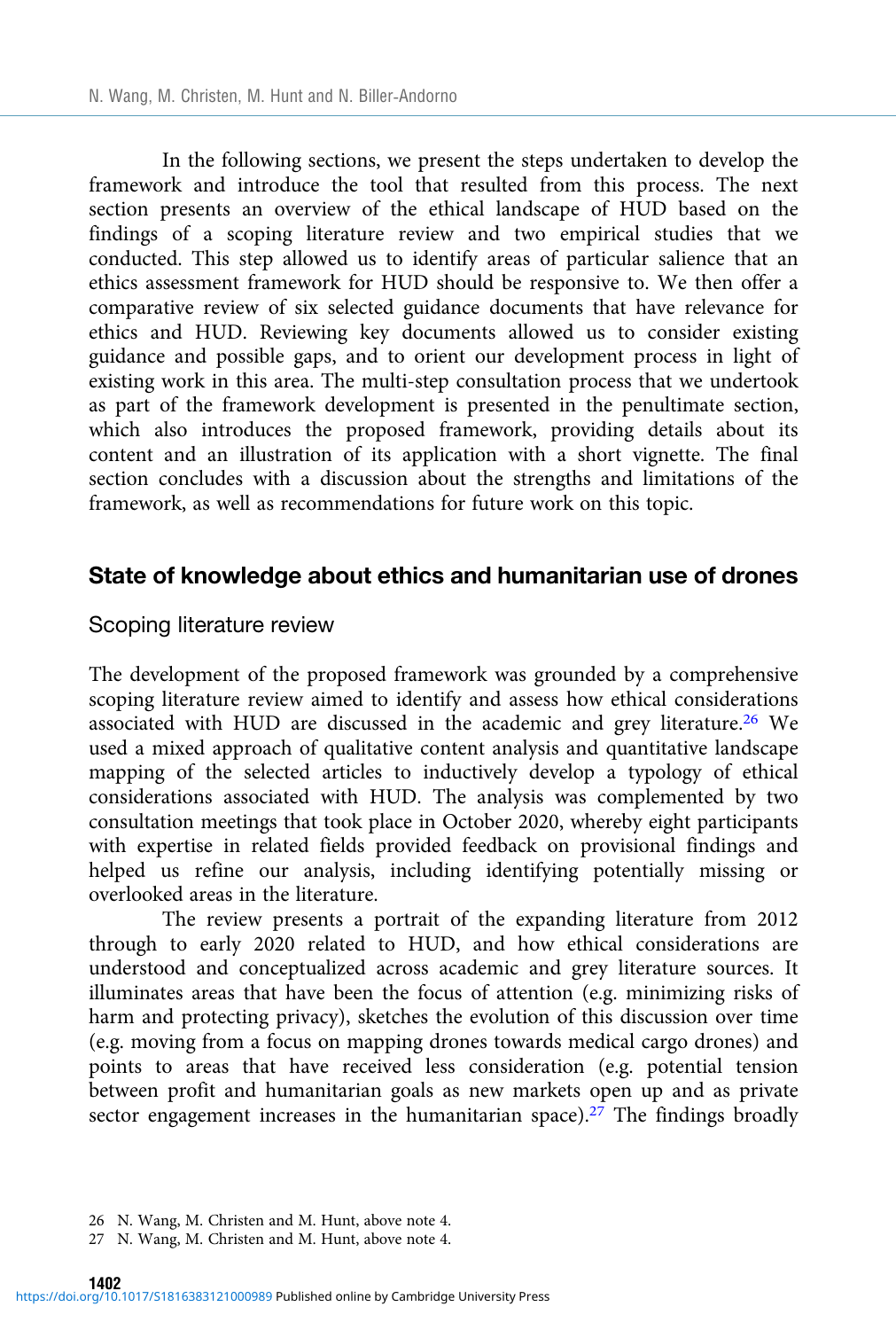overlap with the general ethical, legal and social implications (ELSI) agenda<sup>28</sup> that is widely used for technology assessment, while highlighting distinctive considerations for HUD.

The mapping of key areas of ethical concern for HUD resulting from the literature review was then used as an analytical reference to assess existing guidance documents (see [Table 4](#page-21-0)). These insights can also be situated within the rise of the humanitarian innovation movement which emerged just prior to the time period of this review, $29$  and which has led to a growing and diverse literature in its own right, including many papers critically examining ethical issues associated with innovative practices, processes and products, as well as efforts to develop ethics guidance for innovation projects.<sup>30</sup>

# Empirical studies

A second source that allowed us to orient the early phase of framework development was empirical research that we conducted, which illuminates how ethical considerations were experienced by people involved in, and affected by, HUD in two contrasting settings. The first study took place in a landslide area of rural Nepal, where the livelihood of a local community was threatened by the 2015 Nepal earthquake, and a humanitarian organization sought to improve safety by using drones to map the area due to the unstable geological conditions of the terrain.<sup>31</sup> Based on qualitative interviews conducted in 2019, this study sheds light on a real-world example where different actors were brought together in a humanitarian innovation initiative. Based on an inductive analysis of the interviews, ethical considerations were identified related to community, technology, data, regulation and stakeholders as shown in [Table 1](#page-7-0).

At the centre of the analysis lie tensions between the hopes associated with technological innovation and the realities of what it could provide. The response to the earthquake in Nepal has been repeatedly portrayed by the advocates of

<sup>28</sup> The term "ELSI" first emerged in the context of the Human Genome Project (HGP) in the USA in 1990, where researchers, medical practitioners and lay advocates began to systematically explore the ethical, legal and social implications surrounding the HGP. Katie Cottingham, "'A Decade of ELSI Research': Embracing the Past and Gazing into the Future", Science, 26 January 2001, available at: [https://www.](https://www.science.org/content/article/decade-elsi-research-embracing-past-and-gazing-future) [science.org/content/article/decade-elsi-research-embracing-past-and-gazing-future.](https://www.science.org/content/article/decade-elsi-research-embracing-past-and-gazing-future)

<sup>29</sup> HIF-ALNAP, above note 19.

<sup>30</sup> L. Bloom and R. Faulkner, above note 19; Tom Scott-Smith, "Humanitarian Neophilia: The 'Innovation Turn' and its Implications", Third World Quarterly, Vol. 37, No. 12, 2016; Benjamin White, "Refuge and History: A Critical Reading of a Polemic", Migration and Society: Advances in Research, Vol. 2, 2019; Silke Roth and Markus Luczak-Roesch, "Deconstructing the Data Life-cycle in Digital Humanitarianism", Information, Communication & Society, Vol. 23, No. 4, 2020.

<sup>31</sup> Ning Wang, "'A Successful Story that Can be Sold'? A Case Study of Humanitarian Use of Drones", Proceedings of the 2019 IEEE International Symposium on Technology and Society (ISTAS), IEEE, 2019; Ning Wang, "'We Live on Hope…' Ethical Considerations of Humanitarian Use of Drones in Post-Disaster Nepal", IEEE Technology and Society Magazine, Vol. 39, No. 3, 2020.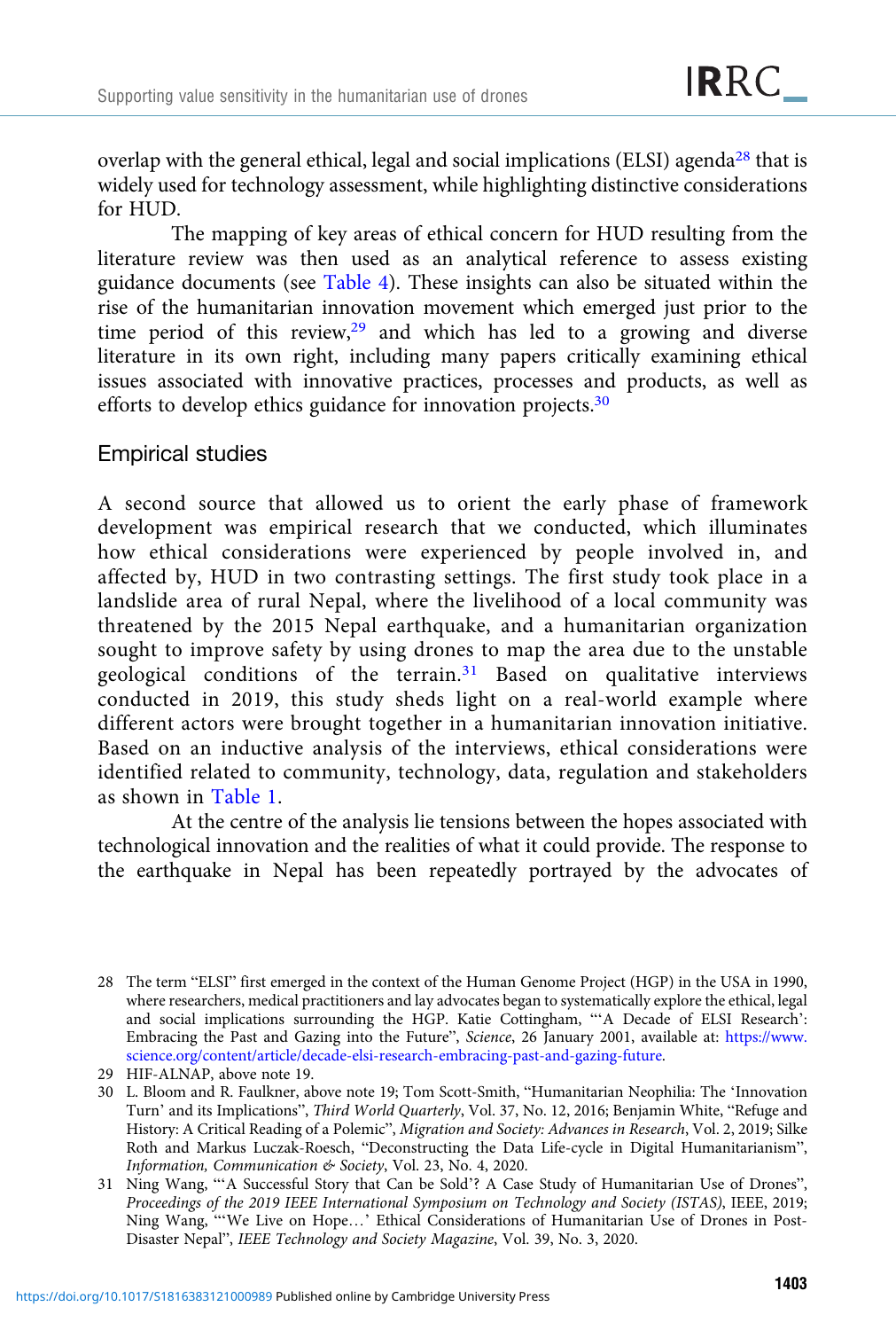| <b>Theme</b> | Focus                                                                                                       | <b>Ethical consideration</b>                                                                                                                                                                                                                                                                                                               |
|--------------|-------------------------------------------------------------------------------------------------------------|--------------------------------------------------------------------------------------------------------------------------------------------------------------------------------------------------------------------------------------------------------------------------------------------------------------------------------------------|
| Community    | Consent and care:<br>procedure of consent,                                                                  | <i>Trust:</i> already existing <i>v</i> . newly<br>established                                                                                                                                                                                                                                                                             |
|              | sources of consent,<br>consequences of<br>consent                                                           | Hope: need for aid and<br>dependence on external support                                                                                                                                                                                                                                                                                   |
|              |                                                                                                             | Literacy: what is expected to be<br>$\bullet$<br>understood $\nu$ . what is actually<br>understood                                                                                                                                                                                                                                         |
|              |                                                                                                             | Philanthropic misconception:<br>unrealistic expectations and<br>neglected communication gap                                                                                                                                                                                                                                                |
|              |                                                                                                             | Duty of care: being vulnerable $\nu$ .<br>being made vulnerable                                                                                                                                                                                                                                                                            |
| Technology   | Risks and benefits:<br>technological<br>limitations, societal<br>implications, risk-<br>benefit assessments | Tensions, compromises and<br>$\bullet$<br><i>trade-offs:</i> quality of<br>information, types of<br>technology, etc.<br>Purposes, conditions and<br>contexts: why, how, at what cost,<br>benefiting whom, whose<br>responsibility, etc.<br>Matters of concern: "silver<br>bullet" v. fundamental problems<br>Priority of the agenda: hasty |
|              |                                                                                                             | technological advance v. sluggish<br>social, economic and political<br>growth                                                                                                                                                                                                                                                              |
|              |                                                                                                             | Continued                                                                                                                                                                                                                                                                                                                                  |

<span id="page-7-0"></span>Table 1. Ethical considerations - Nepal case<sup>32</sup>

technological innovation as "a success story that can be sold".<sup>33</sup> In such narratives, technology is often depicted as the "magic solution" to resolve social and structural problems.<sup>34</sup> However, the reality on the ground is more complicated, with high expectations but uncertain benefits being realized. Ultimately, the analysis can be distilled to two core aspects: (1) the role of emerging technologies in a precarious

- 33 N. Wang, 2019, above note 31.
- 34 Ibid.

<sup>32</sup> A more detailed version of this Table is presented in N. Wang, 2020, ibid.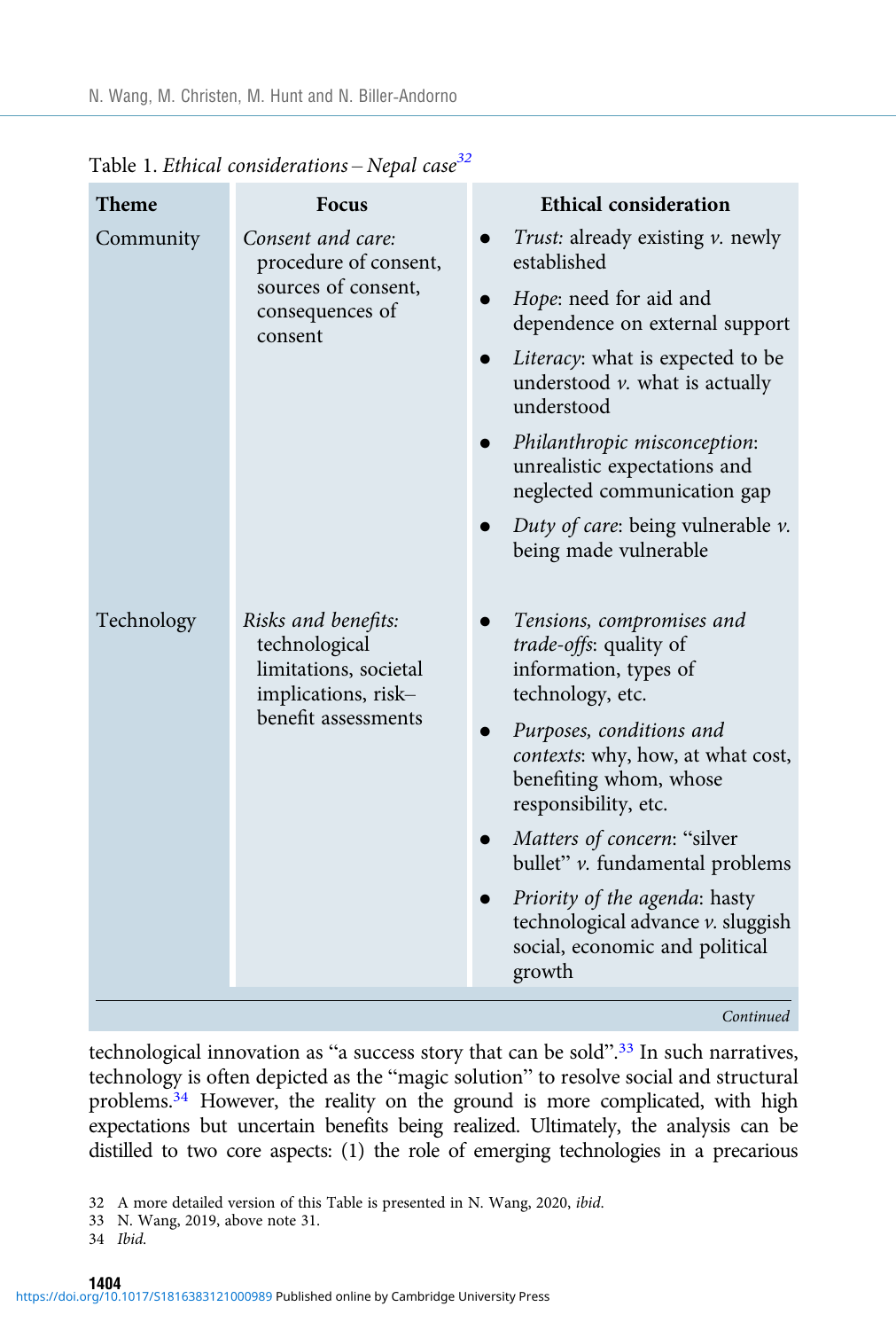**IRRC** 

| Theme        | <b>Focus</b>                                                                                         | <b>Ethical consideration</b>                                                                                                                                                                |
|--------------|------------------------------------------------------------------------------------------------------|---------------------------------------------------------------------------------------------------------------------------------------------------------------------------------------------|
| Data         | Safety and security:<br>regulatory priority,<br>operational<br>guidelines                            | Data collection: degree and level<br>of data accuracy<br>Data storage and usage:<br>compliance mechanism for data<br>safety and security<br>Data sharing: digital data<br>management system |
| Regulation   | Authority and<br>procedure: top-down<br>force, regulatory<br>authority, provisions<br>and procedures | Lead agencies: who and at what<br>level<br>Compliance and enforcement<br>mechanisms: content and<br>process                                                                                 |
| Stakeholders | Responsibility and<br>accountability:<br>bottom-up force,<br>moral hazard, ethical<br>standards      | Government: priority-setting<br>Humanitarian organization:<br>self-positioning<br>Community: needs-oriented<br>Ethical standards: action-<br>guiding                                        |

#### Table 1. Continued

context where diverse factors are at play, all of which may trigger vulnerabilities for affected populations; and (2) the role of the aid sector in an increasingly technologized ecosystem where new models of delivering humanitarian services present challenges of alignment with respect to the fundamental humanitarian principles.<sup>35</sup>

The second study took place in the lake area of Malawi, where drones were used to deliver medical supplies to two remote islands to help address the last-mile delivery challenges faced by the Government of Malawi.<sup>36</sup> In this context, in-depth

<sup>35</sup> N. Wang, 2020, above note 31.

<sup>36</sup> Ning Wang, "'As it is Africa, it is OK'? Ethical Considerations of Development Use of Drones for Delivery in Malawi", IEEE Transactions on Technology and Society, Vol. 1, No. 2, 2021a; Ning Wang, "'Killing Two Birds with One Stone'? A Case Study of Development Use of Drones", Proceedings of the 2020 IEEE International Symposium on Technology and Society (ISTAS), IEEE, 2021b.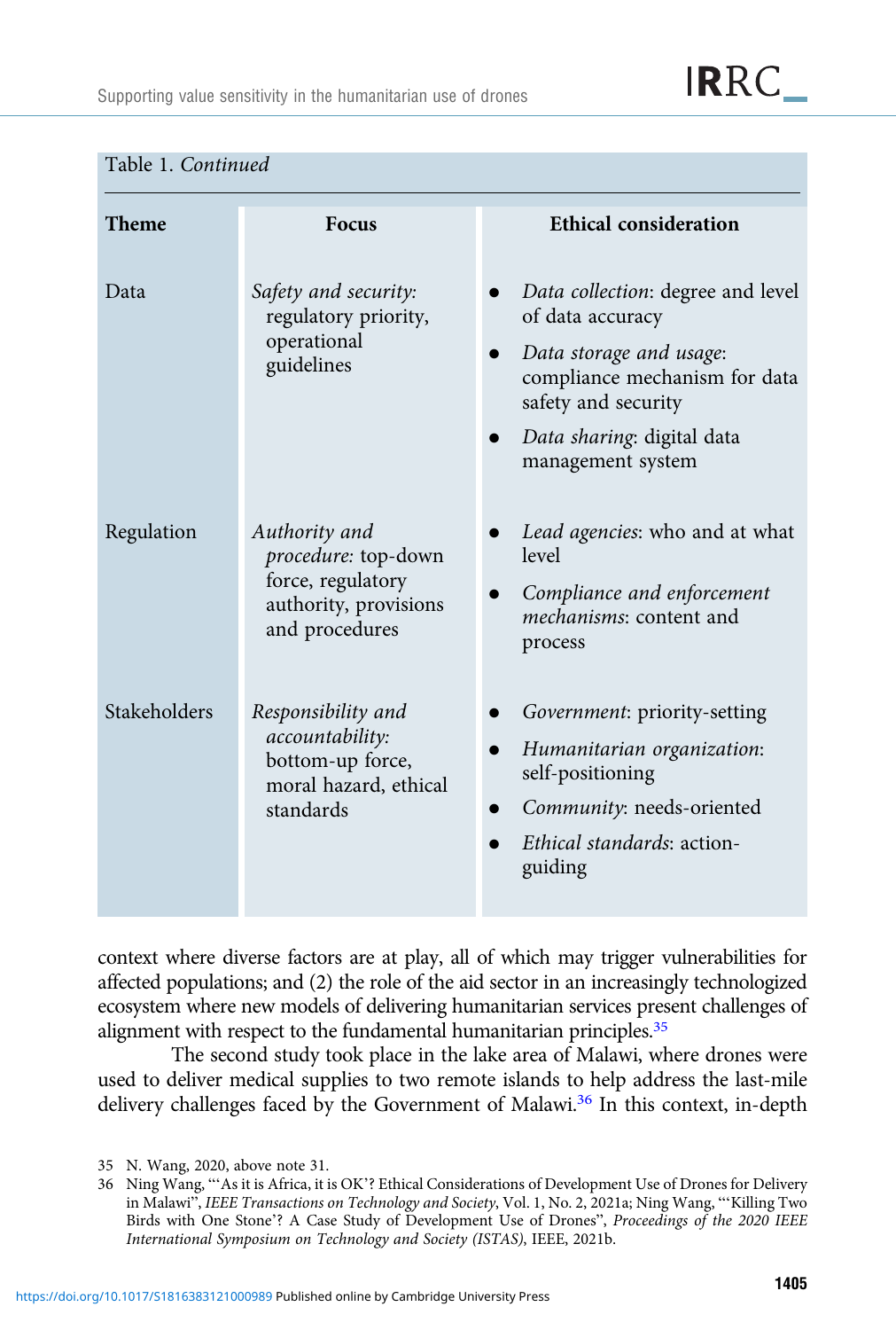interviews revealed a noticeable mentality of "killing two birds with one stone", whereby the use of drones enables the tech industry to associate their image with humanitarian causes and to trial products on a large scale in countries where needs are widespread and regulation is relaxed.<sup>37</sup> We identified ethical considerations related to safety, operationality and sustainability, as shown in Table 2.

| <b>Theme</b>   | Focus                                                                                                                                                                                               | Ethical consideration (cross-<br>theme)                                                                                                                                                                                                                                                    |
|----------------|-----------------------------------------------------------------------------------------------------------------------------------------------------------------------------------------------------|--------------------------------------------------------------------------------------------------------------------------------------------------------------------------------------------------------------------------------------------------------------------------------------------|
| Safety         | Human and<br>environmental safety:<br>drone technology,<br>connectivity solution,<br>weather conditions,<br>safety insurance<br>Cargo safety: sample<br>packaging, dangerous<br>goods, patient data | How does the context<br>influence what is deemed<br>acceptable?<br>International development<br>$\bullet$<br>challenge: donor-based,<br>high beneficiary<br>expectations, prone to<br>shortcuts due to resource<br>constraint                                                              |
| Operationality | Infrastructure gap:<br>health logistic system,<br>laboratory sample<br>processing, health<br>facility capacity<br>Operational costs:<br>investment, beneficiary,<br>business model                  | Public acceptability of<br>$\bullet$<br>innovation: donor<br>confidence, government<br>commitment, community<br>engagement<br>Is it a solution looking for a<br>problem?<br>Technology<br>$\bullet$                                                                                        |
| Sustainability | Local capacity: locally<br>based operation, project<br>management, airspace<br>management<br>Donor dependence:<br>committed resources,<br>structural roots, lack of<br>knowledge                    | experimentation: "do not<br>impose, but ask"<br>approach, positive<br>disruption, responsible<br>innovation in the aid<br>sector<br>Drone industry expansion:<br>$\bullet$<br>business motive, industry<br>lobbying, supply chain<br>bottlenecks, responsible<br>private sector engagement |

Table 2. Ethical considerations- Malawi case<sup>38</sup>

- 37 N. Wang, 2021b, ibid.
- 38 A more detailed version of this Table is presented in N. Wang, 2021a, above note 36.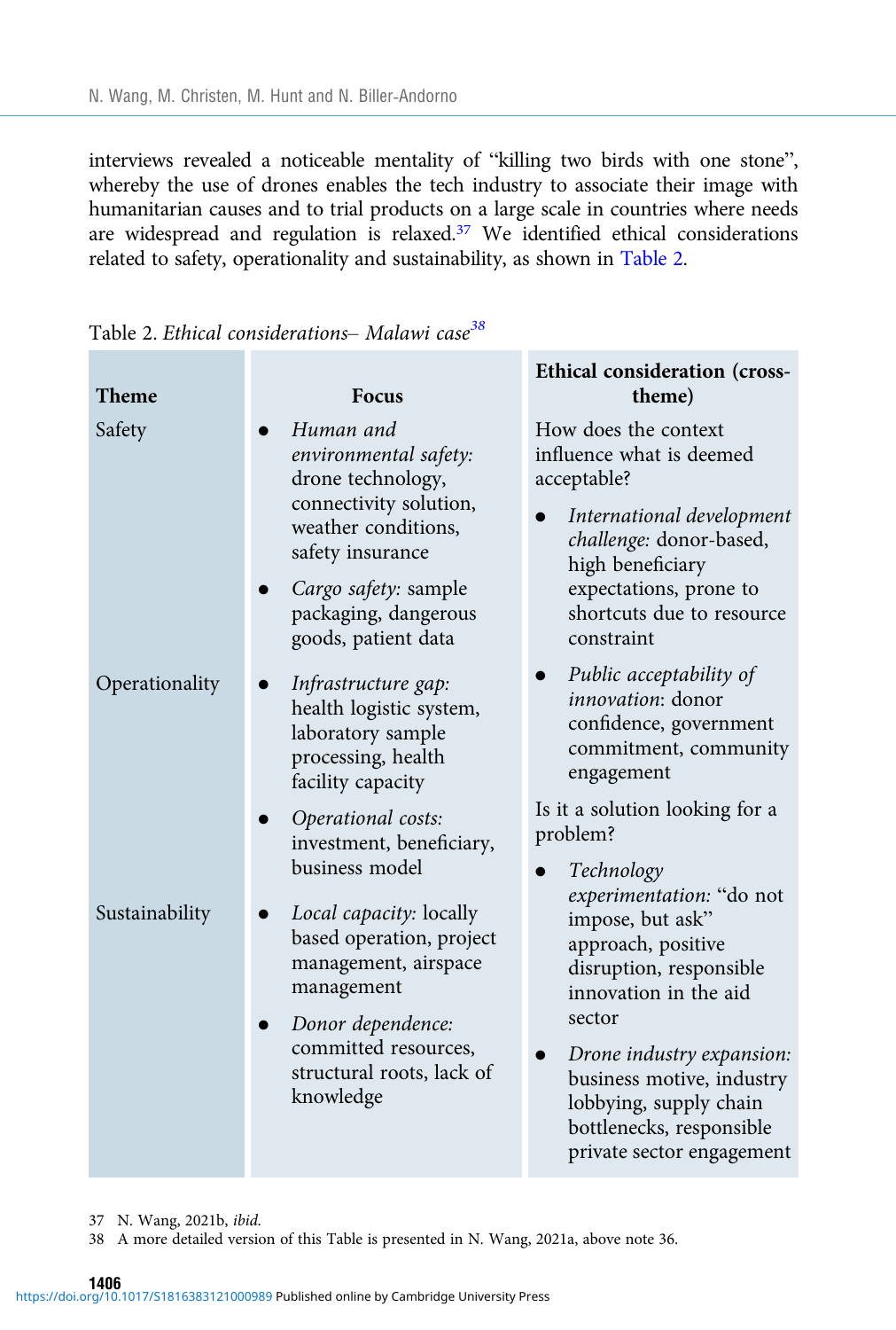The dual-purpose approach seen in this study is potentially problematic because introduction of new technologies to development programmes can have negative consequences for affected populations, both short-term risks related to the safety of the technology, and long-term consequences with respect to the experimentation approach, sustainability of benefits, and what might be displaced. Additionally, although the culture of taking risks and accepting failure is mainstream in innovation, such attitudes may not suit humanitarian contexts, where fundamental principles are derived from the humanitarian imperative of alleviating suffering and assisting people affected by crisis.39 This study offers insights for critical reflection on the trend of the "African drone rise", whereby drones and Africa are being construed as solutions to each other's problems, opening up questions with respect to the ethical and societal implications of using drones in the aid sector in light of two key concerns: (1) the social implications of such practices across different settings; and (2) the normative role of technology in the aid sector, especially where it appears to be a solution looking for a problem.<sup>40</sup>

Overall, the two empirical studies complemented the scoping literature review by identifying areas of concern through investigations of experiences and perceptions of people involved in, and affected by, real-world situations of HUD, as well as ethical issues that emerged from these cases. A main insight gained through these studies is that the use case (mapping  $\nu$ . delivery) implicates both distinct and partially overlapping sets of ethical values, and that these concerns are perceived differently across different groups of people. Additionally, the relation between the technology industry and the humanitarian sector adds a new layer of complexity to the power dynamics among involved parties, especially communities affected by disasters or living in resource-constrained settings.

# The ethics landscape and implications for humanitarian use of drones

Our literature review and empirical studies point to the following issues that are of particular relevance in developing a framework to support value sensitivity for HUD. First, as our empirical studies have shown, a key concern for HUD is the possibility that the humanitarian space has become a "testing zone" to advance drone technology that is intended to be implemented elsewhere. Likewise, commentators have suggested that the cost pressure from research and development (R&D) and regulatory compliance may encourage manufacturers to test new drones in countries where regulation is relatively flexible, while nations and localities with uncrowded skies may sense opportunity and seek to attract business by offering incentives for drone testing.<sup>41</sup> This arrangement, however, may create a dynamic in which companies and citizens of high-income countries benefit from the information learned from HUD in settings such as Nepal or

<sup>39</sup> N. Wang, 2021b, above note 36.

<sup>40</sup> N. Wang, 2021a, above note 36.

<sup>41</sup> J. C. Chow, above note 5; B. Custers, above note 5.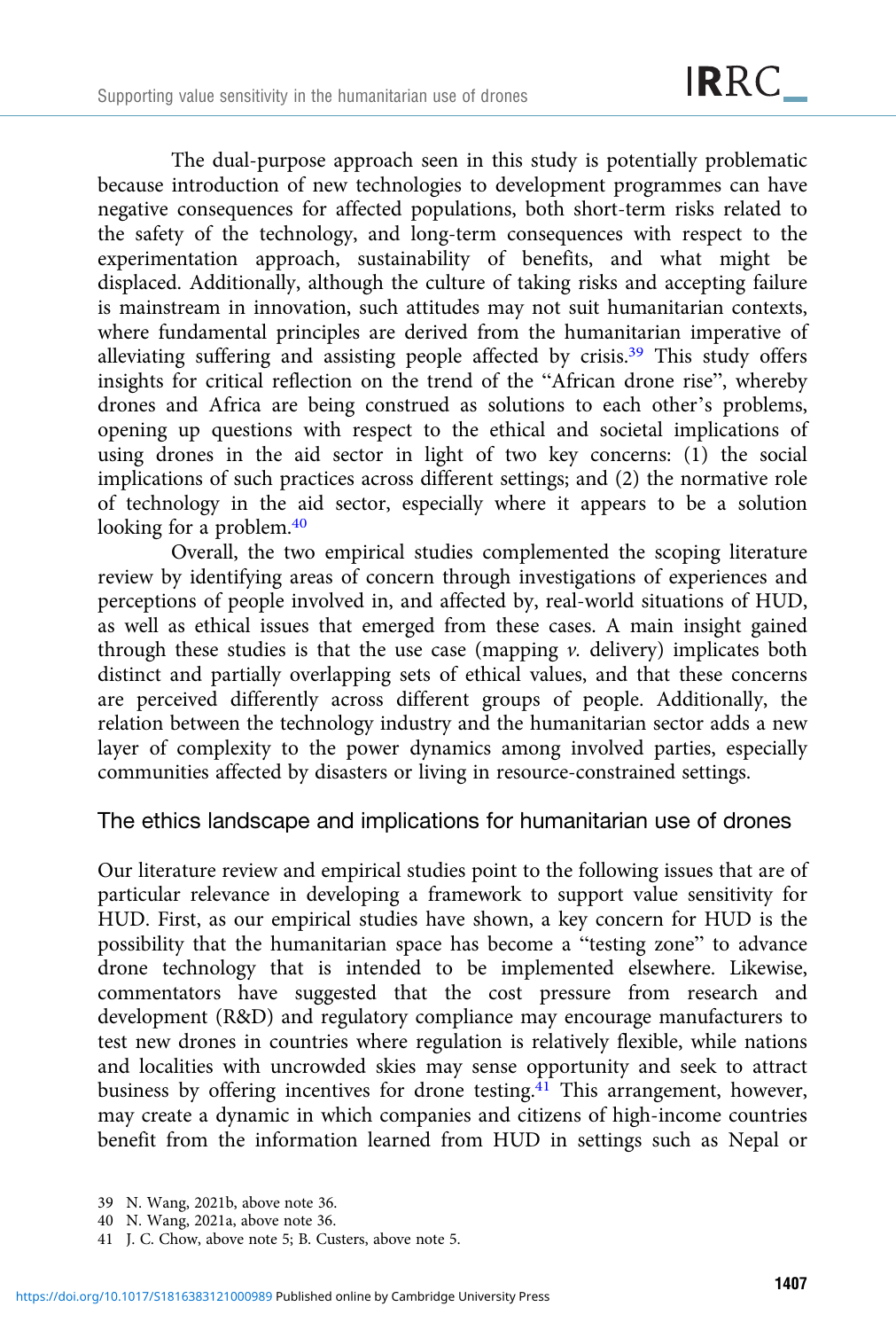Malawi. Conflicts may also result between governments and companies over intellectual-property rights and the sharing of benefits derived from drone testing.42 From this perspective, initiatives to test drones as part of humanitarian operations should assess how a wide range of short- and longer-term benefits and risks will be apportioned, and whether the conditions exist or can be created for the benefits of HUD programmes to be sustained for local communities.

Second, concerns have been raised that the drone industry may seek legitimacy through HUD and that it may facilitate expansion into new markets, driven by financial rather than humanitarian motives.43 Similarly, O'Driscoll suggests that drone companies may associate themselves with humanitarian organizations as part of a public relations and marketing campaign to overcome lingering perceptions associating drones with military applications.<sup>44</sup> This pattern is somewhat seen in our two empirical studies, where drones are labelled by the industry as "life-saving machines" and are accepted by organizations and governments using them on that basis. A contrasting view is that a focus on drones may deflect the attention of humanitarian organizations away from underlying issues or alternative methods; if drones are envisioned as a panacea for all the problems that currently attend relief provision, various issues involved in aid delivery are likely to be ignored.45 For instance, in our study in Malawi, concern was raised that efforts and resources devoted to drones could have been used on other approaches that might be more easily sustained, such as improving the laboratory equipment or training more health personnel. These aspects highlight the importance that, when assessing a potential drone project, consideration should be directed toward the possibility that enthusiasm for drones as a novel approach might displace potentially simpler and more effective solutions.

Third, there is a concern that the use of drones in humanitarian operations may create distance between humanitarian responders and the populations they seek to assist, turning humanitarian responses into a form of virtual reality and eventually diminishing empathy for affected populations.46 In addition to the psychological aspect, as reported by the participants of our interviews during our empirical studies, responsibilities of humanitarian aid providers also have liability implications, with current regulatory frameworks lagging technological developments. Consequently, those wishing to use the technology face a range of hurdles with respect to legality, coordination and safety.<sup>47</sup> These concerns lead to

- 42 J. C. Chow, above note 5; D. Soesilo et al., above note 11.
- 43 K. Sandvik et al., 2014, above note 2; K. Sandvik, K. Jacobsen and S. McDonald, 2017, above note 2; A. Donini and D. Maxwell, above note 18.
- 44 Dylan O'Driscoll, UAVs in Humanitarian Relief and Wider Development Contexts, K4D Helpdesk Report, UK Institute of Development Studies, 14 August 2017, available at: [https://www.gov.uk/research-for](https://www.gov.uk/research-for-development-outputs/uavs-in-humanitarian-relief-and-wider-development-contexts)[development-outputs/uavs-in-humanitarian-relief-and-wider-development-contexts](https://www.gov.uk/research-for-development-outputs/uavs-in-humanitarian-relief-and-wider-development-contexts).
- 45 K. Sandvik, above note 20; D. O'Driscoll, ibid.

<sup>46</sup> K. Sandvik et al., 2014, above note 2; N. Raymond, B. Card and Z. Al Achkar, above note 18.

<sup>47</sup> Bruno Martins, Chantal Lavallée and Andrea Silkoset, "Drones in Times of Pandemic: Caution Behind the Hype", Global Policy Blog, 11 April 2020, available at: [https://www.globalpolicyjournal.com/blog/22/04/](https://www.globalpolicyjournal.com/blog/22/04/2020/drones-times-pandemic-caution-behind-hype) [2020/drones-times-pandemic-caution-behind-hype.](https://www.globalpolicyjournal.com/blog/22/04/2020/drones-times-pandemic-caution-behind-hype)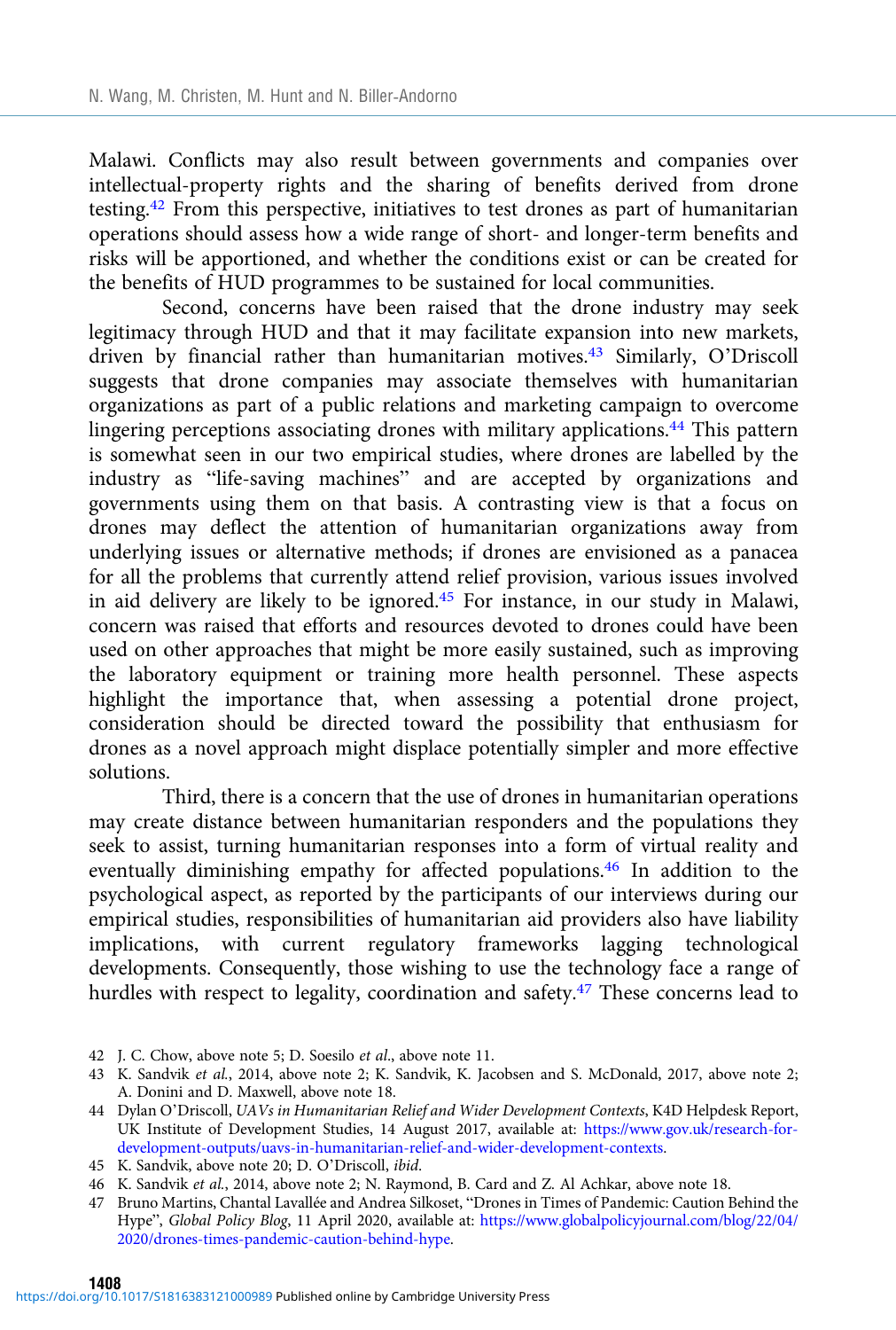questions related to best use of limited humanitarian resources, and whether humanitarian organizations are sufficiently well positioned to manage the development, operation and procurement of drones.<sup>48</sup>

# Review of existing guidance documents

The next step of our framework development process involved the review of key guidance documents relevant to the range of ethical concerns that need to be addressed in relation to HUD. Guided by this rationale, we selected documents that were at the intersection of our three core concerns: (1) relating to drones; (2) applied to humanitarian and development uses; and (3) discussing ethical considerations. This review of existing guidance documents was not exhaustive in nature, but rather intended to provide a general sense of what was currently available on this topic. In what follows, six of the most recent and widely known guidance documents are presented as examples to illustrate the current state of guidance relevant to ethics and HUD. These documents were produced by leading IOs, as well as academics working on the topic. The review includes two documents produced by IOs, two documents jointly produced by IOs and academics, and two pieces of academic work. [Table 3](#page-13-0) offers an overview and comparison of the selected documents.

Existing frameworks, guidance and tools<sup>49</sup>

# World Bank Group: Guidance Note: Managing the Risks of Unmanned Aircraft Operations in Development Projects (2017)<sup>50</sup>

The World Bank Group (WBG) Guidance Note provides an overview of the rapid emergence and possible uses of unmanned aircraft systems (UASs). It discusses potential risks, as well as operational and regulatory considerations, that need to be taken into account while planning and executing UAS operations. It also includes recommendations for how to apply UAS technologies within WBG operations and related client activities. The overall focus of the Note is on risk management. According to the WBG, its duty of care extends beyond operational safety and includes protection for people and the environment, data protection and cybersecurity, as well as to the reputation of the organization. It suggests that the risk-management process should cover all activities to reduce the possibility of both cultural and systemic failings resulting in a catastrophic event. Such a process includes three steps: hazard identification around key risk factors, risk

<sup>48</sup> K. Sandvik and K. Lohne, above note 18.

<sup>49</sup> In this section, we kept the original terminologies referring to "drones" that are used in the respective guidance documents. The various terminologies used in these documents, as well as the technical definitions that may apply to them, is a reflection of the current state of un-unification of this technology, which is a challenge of its own.

<sup>50</sup> WBG, above note 25.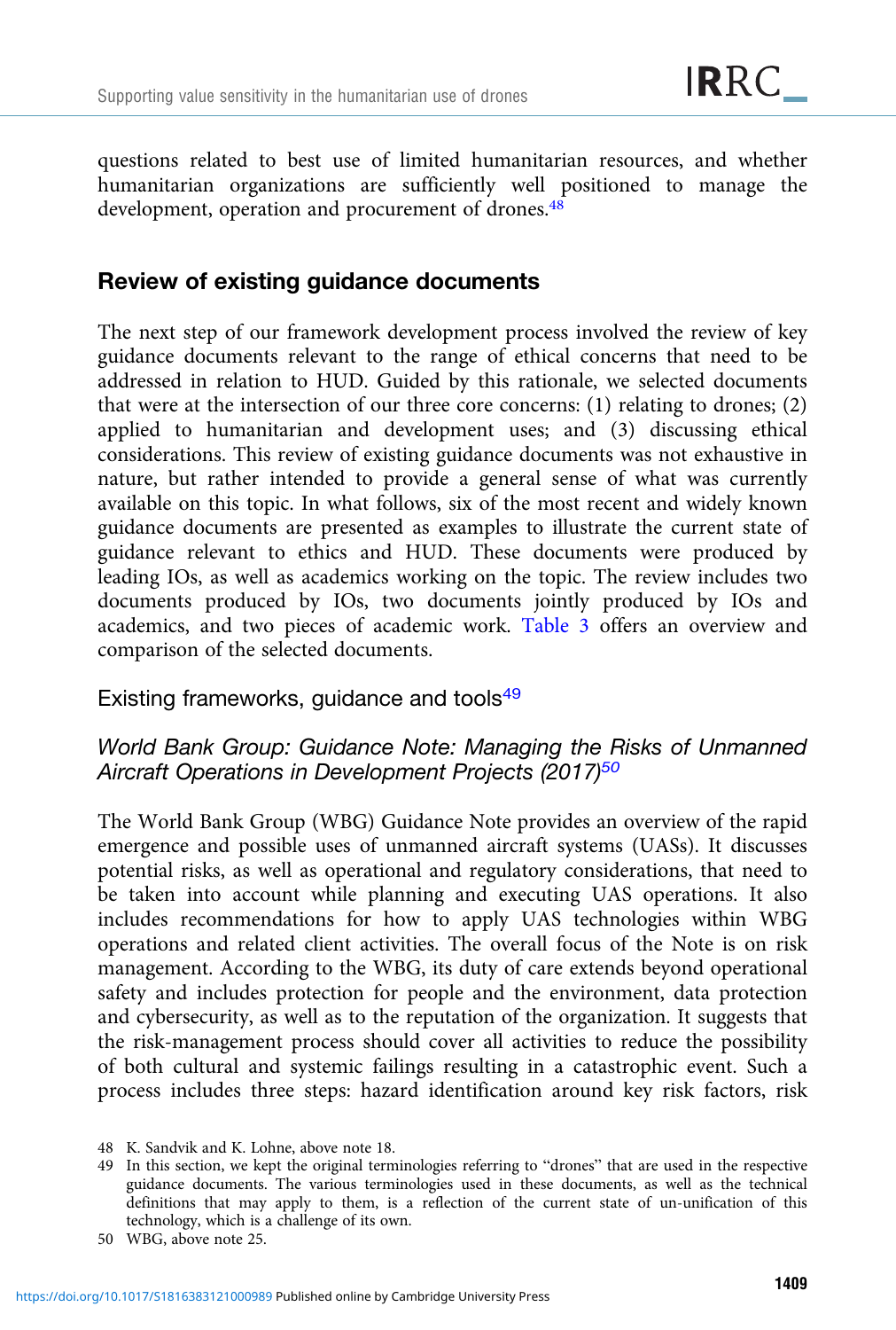| $\circ$                   |      |                     |                           |                                               |                          |                                                                |                                                                                                                                                                                                                                                                                                                                                                                                                                |  |  |  |
|---------------------------|------|---------------------|---------------------------|-----------------------------------------------|--------------------------|----------------------------------------------------------------|--------------------------------------------------------------------------------------------------------------------------------------------------------------------------------------------------------------------------------------------------------------------------------------------------------------------------------------------------------------------------------------------------------------------------------|--|--|--|
| Nature of<br>document     | Date | Name of<br>document | Author and<br>affiliation | Focus of<br>document                          | Principles<br>introduced | Guidance<br>proposed                                           | <b>Practical tools</b><br>recommended                                                                                                                                                                                                                                                                                                                                                                                          |  |  |  |
| IO governance<br>document | 2017 | WBG Guidance Note   | <b>WBG</b>                | Operational risk<br>management                | Not applicable           | • Considerations<br>for UAS<br>operators                       | $\bullet$ WBG UAS<br>Operational Checklist<br>Form (Annex C)                                                                                                                                                                                                                                                                                                                                                                   |  |  |  |
|                           | 2020 | ICAO U-AID Guidance | <b>ICAO</b>               | Operational risks<br>in emergency<br>response | Not applicable           | • Dangerous goods<br>management<br>• Safety risk<br>management | • Examples of<br>Dangerous Goods that<br>May Be Necessary for<br>Humanitarian Aid or<br><b>Emergency Response</b><br>(Appendix 2)<br>Elements that Should<br>$\bullet$<br>Be Included in a UA<br>Operator's Policy and<br>Procedures Manual<br>for the Safe Transport<br>of Dangerous Goods<br>(Appendix 3)<br>Elements to Consider<br>as Part of the UA<br>Operator's Safety Risk<br>Management<br>Procedures<br>(Appendix 4) |  |  |  |
|                           |      |                     |                           |                                               |                          |                                                                | Continged                                                                                                                                                                                                                                                                                                                                                                                                                      |  |  |  |

# <span id="page-13-0"></span>Table 3. Overview of selected guidance documents relevant to humanitarian use of drones

Continued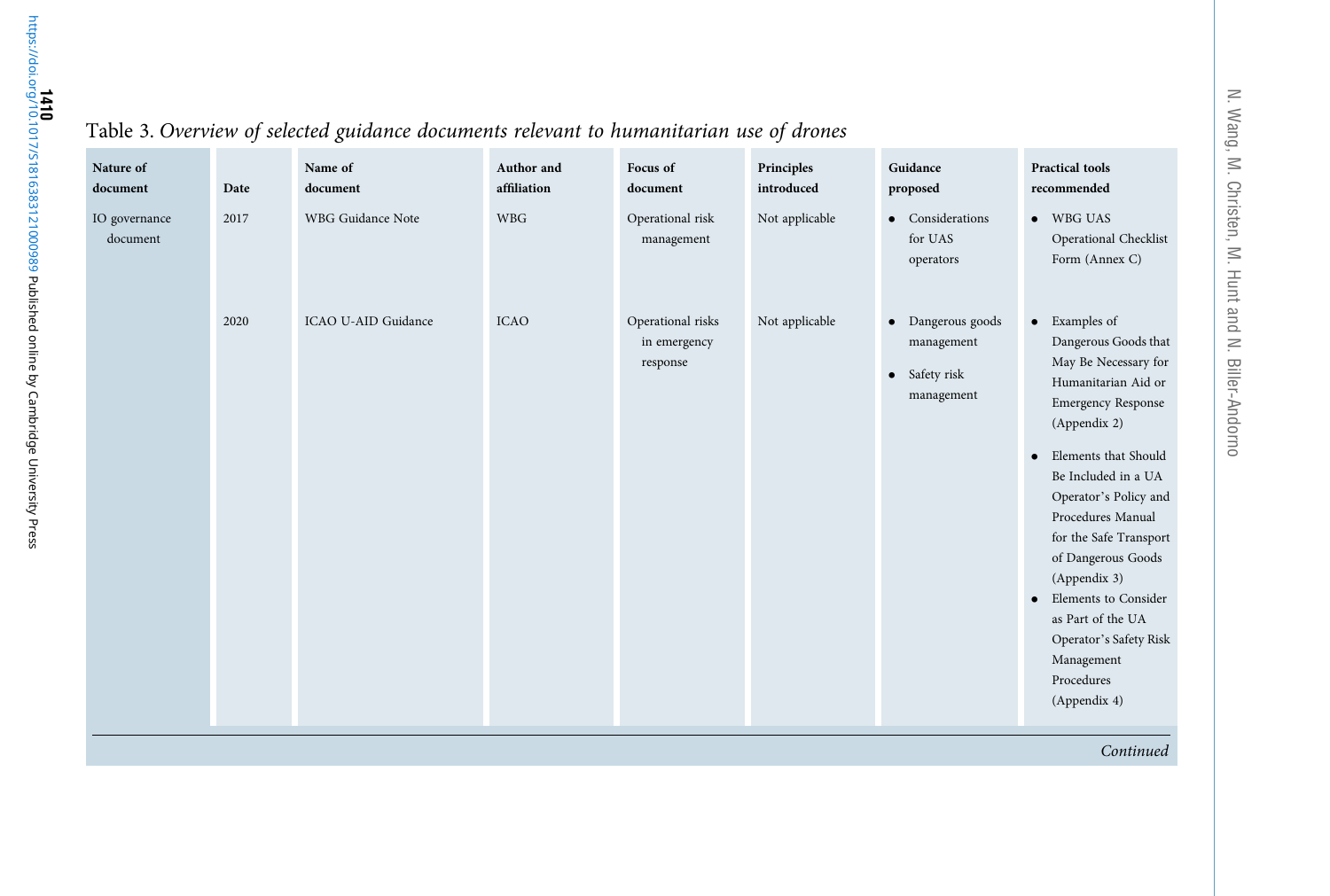## Table 3. Continued

| Nature of<br>document                         | Date | Name of<br>document                                                 | Author and<br>affiliation   | Focus of<br>document                         | Principles<br>introduced                                                                                                                               | Guidance<br>proposed                                                                                                 | <b>Practical tools</b><br>recommended                                                                                                                                                                                                                                                                                                                                     |
|-----------------------------------------------|------|---------------------------------------------------------------------|-----------------------------|----------------------------------------------|--------------------------------------------------------------------------------------------------------------------------------------------------------|----------------------------------------------------------------------------------------------------------------------|---------------------------------------------------------------------------------------------------------------------------------------------------------------------------------------------------------------------------------------------------------------------------------------------------------------------------------------------------------------------------|
| IO and academia<br>joint guidance<br>document | 2020 | <b>ICRC/BPH</b> Data Protection<br>Handbook                         | ICRC and BPH                | Data protection                              | • Fairness and<br>lawfulness<br>$\bullet$ Purpose<br>limitation<br>Proportionality<br>$\bullet$<br>Data<br>$\bullet$<br>minimization<br>• Data quality | · Basic data<br>protection<br>principles<br>• Specific types of<br>technologies and<br>data processing<br>situations | • Template Data<br>Protection Impact<br>Assessments Report<br>(Appendix I)                                                                                                                                                                                                                                                                                                |
|                                               | 2021 | UAViators/HHI<br>Humanitarian UAV Code<br>of Conduct and Guidelines | UAViators and<br><b>HHI</b> | Principles,<br>obligations, and<br>standards | Humanitarian<br>$\bullet$<br>principles                                                                                                                | $\bullet$ Operating<br>principles<br>Humanitarian<br>$\bullet$<br>obligations                                        | • Sixteen operating<br>principles to support<br>the safe, effective and<br>ethical delivery of<br>humanitarian<br>assistance in<br>emergencies (Code)<br>• Four obligations for<br>humanitarian teams<br>to observe<br>humanitarian<br>principles in practice,<br>as well as UAV-<br>specific objectives and<br>requirements that<br>shape the engagement<br>(Guidelines) |

Continued

https://doi.org/10.1017/S1816383121000989 Published online by Cambridge University Press <https://doi.org/10.1017/S1816383121000989>Published online by Cambridge University Press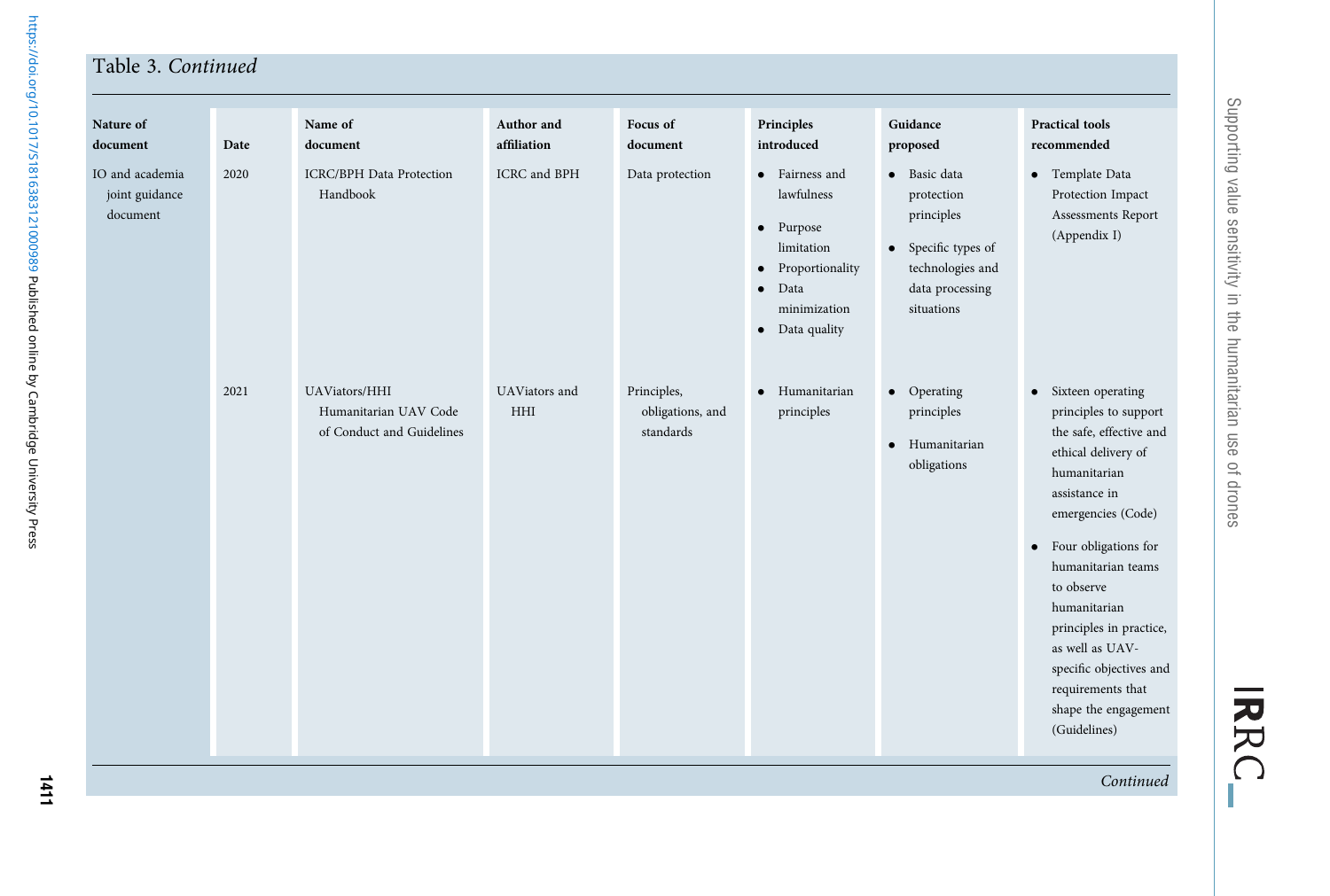#### Table 3. Continued

| Nature of<br>document | Date | Name of<br>document                                                                                                              | Author and<br>affiliation                               | Focus of<br>document                               | Principles<br>introduced                                                                                                                                                                              | Guidance<br>proposed                                                                                                                                                                                                  | <b>Practical tools</b><br>recommended |
|-----------------------|------|----------------------------------------------------------------------------------------------------------------------------------|---------------------------------------------------------|----------------------------------------------------|-------------------------------------------------------------------------------------------------------------------------------------------------------------------------------------------------------|-----------------------------------------------------------------------------------------------------------------------------------------------------------------------------------------------------------------------|---------------------------------------|
| Academic analyses     | 2019 | Drones in Humanitarian<br>Contexts, Robot Ethics, and<br>the Human-Robot<br>Interaction                                          | TU Delft/van<br>Wynsberghe<br>and Comes                 | Analytical<br>approach                             | • Humanitarian<br>ethics<br>principles<br>(humanity,<br>impartiality,<br>neutrality, and<br>independence)<br>• Robot ethics<br>principles                                                             | • Integrating robot<br>ethics into the<br>humanitarian<br>ethics framework<br>as an approach<br>for nuanced and<br>fine-grained<br>ethical<br>evaluations of<br><b>HUD</b>                                            | Not applicable                        |
|                       | 2020 | An Ethical Framework for the<br>Design, Development,<br>Implementation, and<br>Assessment of Drones Used<br>in Public Healthcare | SDU and TU Delft/<br>Cawthorne and<br>van<br>Wynsberghe | Analytical<br>approach and<br>ethical<br>framework | Bioethics<br>$\bullet$<br>principles<br>(beneficence,<br>non-<br>maleficence,<br>autonomy, and<br>justice)<br>· Artificial<br>intelligence<br>ethics principle<br>(explicability)<br>• VSD principles | • Integrating<br>contextually<br>relevant values<br>that can be<br>operationalized<br>in the design,<br>development,<br>implementation,<br>and assessment<br>of drones used in<br>the public<br>healthcare<br>context | Not applicable                        |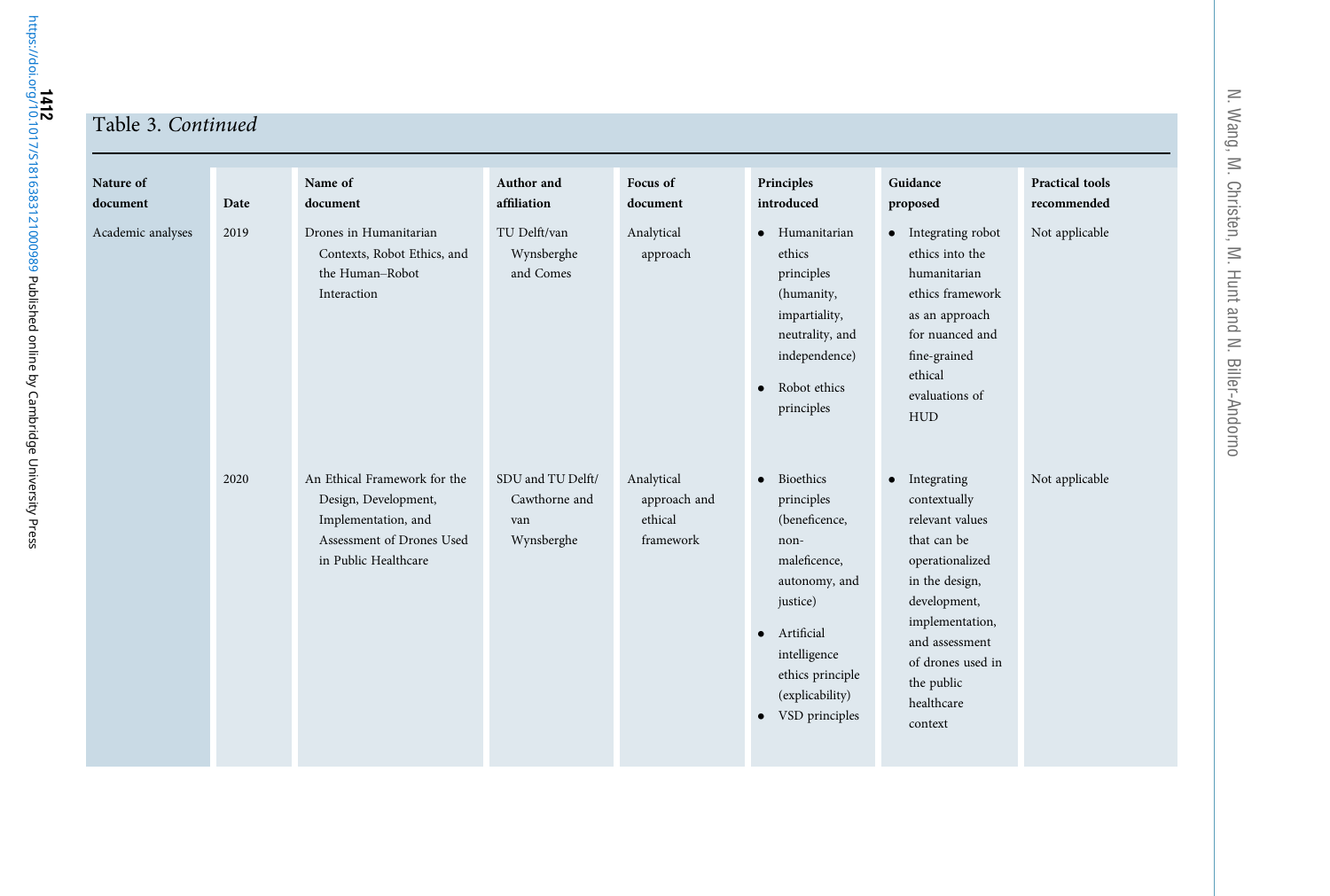calculation with respect to probability and severity, and practical technical solutions to address the identified risks. It concludes by calling for a closer exploration of UAS uses for WBG operations, and of the risk factors and associated considerations.

# International Civil Aviation Organization: Unmanned Aircraft Systems (UAS) for Humanitarian Aid and Emergency (2020) $51$

The International Civil Aviation Organization (ICAO) refers to humanitarian aid and emergency response operations collectively as "U-AID". The U-AID Guidance consists of four main sections: general regulatory framework, operational overview, risks and responsibilities about dangerous goods, as well as safety risk assessment, responsibility and mitigation. It is a resource for Member States to enable humanitarian aid and emergency response operations using UASs, and to enable an expedited review process for urgent operations. The Guidance supports civil aviation authorities in their review of requests for UAS operational authorizations in response to humanitarian emergencies, regardless of the status of their UAS regulations. Regarding the operational requirements, the ICAO distinguishes missions undertaken in response to a catastrophic event from missions for purposes of routine humanitarian cargo delivery, and makes recommendations for permissions and authorizations.

As regards dangerous goods, the ICAO developed international Standards and Recommended Practices that govern their safe transport on civil aircraft. The Guidance applies to circumstances when a State has determined that the use of UASs to transport dangerous goods for humanitarian aid and emergency response is appropriate. When granting an operator approval for carriage of such goods, the State of the operator must ensure that the operator establishes standard operating procedures for their safe transport on board or attached to the UAS. The Guidance recommends steps regarding the safety risk assessment process, and provides risk mitigation strategy examples, including several methods for operational risk assessment.

# International Committee of the Red Cross and The Brussels Privacy Hub: Handbook on Data Protection in Humanitarian Action (2020)<sup>52</sup>

The Handbook on Data Protection in Humanitarian Action is a joint publication of the Data Protection Office of the ICRC and the Brussels Privacy Hub (BPH), an academic research centre of the Vrije Universiteit Brussel (Free University of Brussels). It aims to further the discussion launched by the Resolution on Privacy and International Humanitarian Action adopted by the International Conference of Data Protection and Privacy Commissioners in Amsterdam in 2015. The objectives are to explore the relationship between data protection laws and humanitarian action, understand the impact of new technologies on data

<sup>51</sup> ICAO, above note 25.

<sup>52</sup> ICRC, above note 25.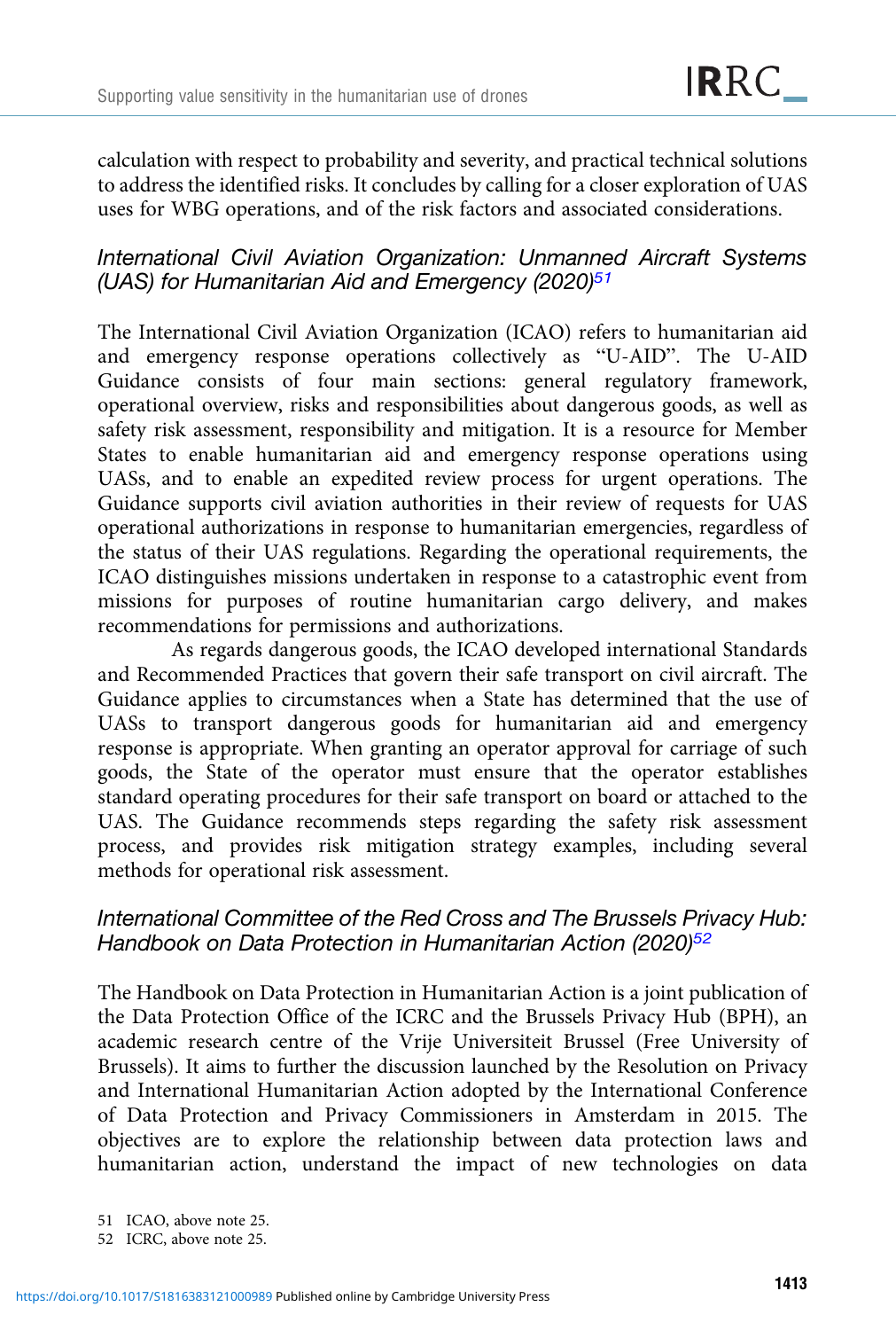protection in the humanitarian sector, and formulate appropriate guidance. The target audience includes humanitarian organizations involved in processing personal data for humanitarian operations, as well as other parties involved in humanitarian action or data protection.

The Handbook has two main parts: Part I applies generally to all types of personal data processing, including a detailed description of five basic data protection principles, namely, the principle of fineness and lawfulness of processing, the purpose limitation principle, the proportionality principle, the principle of data minimization and the principle of data quality, alongside the legal basis of personal data protection and sharing, as well as data protection impact assessments. Part II deals with specific types of technologies, including drones, as well as data processing situations, each with a discussion of data protection issues. It notes that information technologies embedded in drones or connected to them can perform various data processing activities and operations, e.g. data collection, recording, organization, storage and combination of collected data sets. Depending on the quality of the data, it may be possible to identify individuals directly or indirectly, either by a human operator or automatically. Even when identification of individuals is not possible via the use of drones, their use may still have substantial implications for the life, liberty and dignity of individuals and communities. Thus, the Handbook recommends humanitarian organizations to process personal data collected by drones using one or more of the following legal bases: the vital interest of the data subject or of another person, the public interest, in particular stemming from an organization's mandate under national or international law, consent, a legitimate interest of the organization, the performance of a contract and compliance with a legal obligation.

# Humanitarian UAV Network and The Harvard Humanitarian Initiative: Humanitarian UAV Code of Conduct & Guidelines (2021)<sup>53</sup>

The Humanitarian UAV Network (UAViators)/Harvard Humanitarian Initiative (HHI) Code of Conduct and its supporting Guidelines presents a set of principles, obligations and standards to guide the use of unmanned aerial vehicles (UAVs) during humanitarian emergencies. The Code and the Guidelines are two related but separate documents. The former was created by the UAViators practitioner community, and is a standalone document and briefly describes sixteen operating principles, with the aim to guide all actors involved in the use of UAVs to support the safe, effective and ethical delivery of humanitarian assistance in emergencies; the latter outlines how humanitarian teams can respect these humanitarian principles vis-à-vis four obligations: engaging communities, upholding data protection standards, forming ethical partnerships, and engaging responsibly in conflict-affected environments. The latest revisions of the Guidelines were made by the Signal Program on Human Security and Technology at the HHI in late 2020. The Guidelines are recommended to be used

53 HHI, above note 25.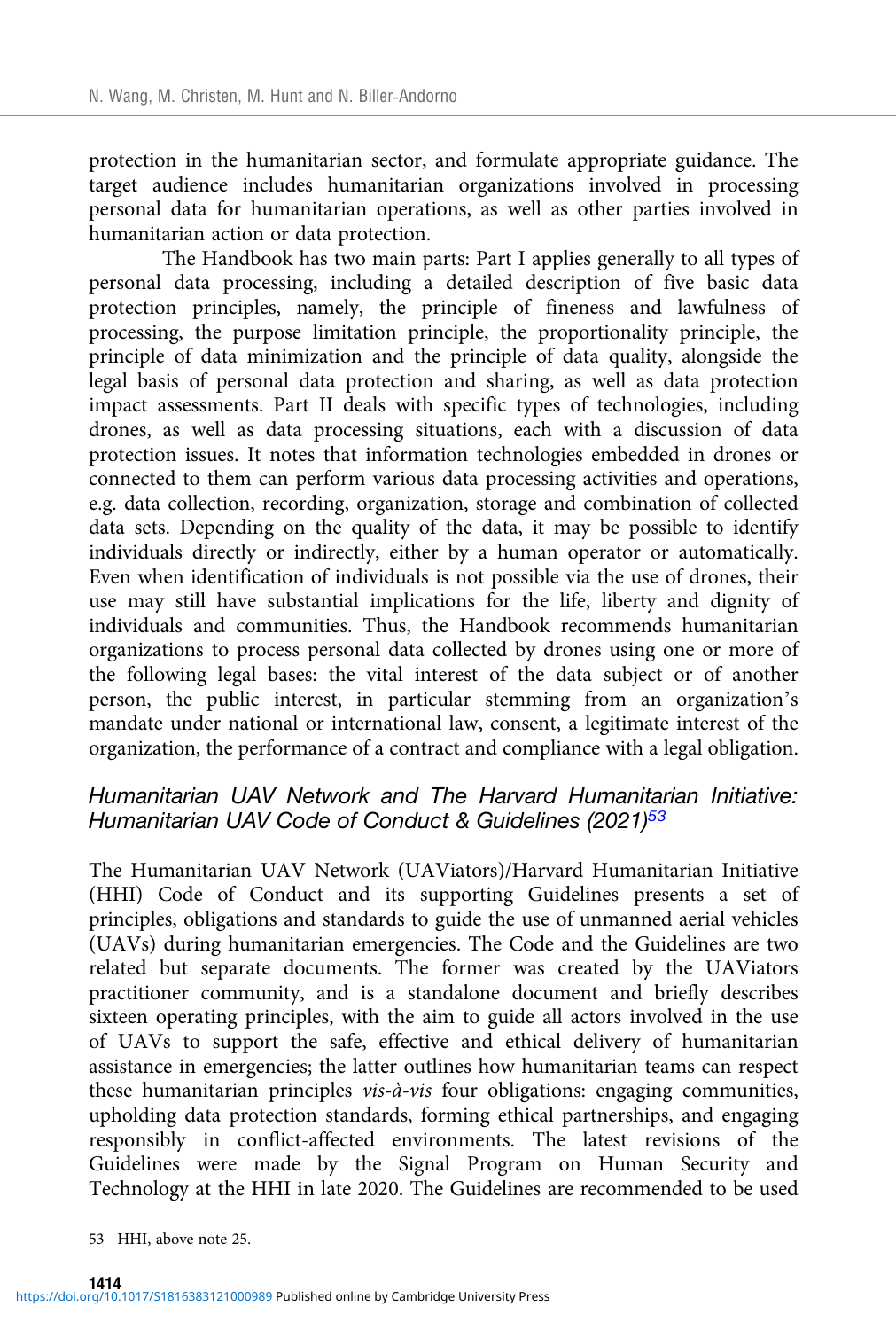either by governmental or private sector actors to support alignment of practices, legal obligations and partnership terms with those of humanitarian actors; or by humanitarian and development donors to help ensure that their data and practice requirements can utilize UAV-assisted remote sensing without compromising core principles and obligations.

# Technical University of Delft: Drones in Humanitarian Contexts, Robot Ethics, and the Human–Robot Interaction (2019)<sup>54</sup>

The Technical University of Delft (TU Delft) paper aims to provide a nuanced analysis to the question of "should" we use drones in humanitarian contexts. The authors suggest that the strength of the humanitarian principles approach to answer questions of aid provision can be complemented by a technology-facing approach, namely that of robot ethics. In the paper, they review the principles of humanitarian ethics and robot ethics, and raise concerns about how they connect to HUD on two levels: (1) for humanitarian workers: the loss of contextual understanding culminating in the de-skilling of workers; and (2) for people living in communities affected by crisis: a threat to the principle of humanity by reducing human–human interactions, and a threat to dignity both through a lack of informational transparency and by failing to account for the physiological and behavioural impacts of drones. They then examine the ethical frameworks available for an evaluation of HUD, and point out that existing work in this area is missing a focus on the shift in how humanitarian care is provided as a result of the robot's introduction. The authors explore two opposing themes in the humanitarian space, namely, respect for the humanitarian principles, and the "technologizing" of care. They finally propose to integrate robot ethics, with a focus on the ethical issues stemming from human–robot interactions, into the humanitarian framework as an approach for the ethical evaluation of introducing new robots into the humanitarian space.

# University of Southern Denmark and Technical University of Delft: An Ethical Framework for the Design, Development, Implementation, and Assessment of Drones Used in Public Healthcare (2020)<sup>55</sup>

The University of Southern Denmark (SDU)/TU Delft paper aims to bring the various ethical frameworks around care ethics and robot ethics into the design of public healthcare drones, in a way that supports the engineers and designers creating them, and that ensures the timely reflection of ethical issues prior to their use. The authors advocate for a proactive ethical approach to guide the R&D of drones used in public health. They propose a framework for ethical

<sup>54</sup> A. van Wynsberghe and T. Comes, above note 6.

<sup>55</sup> Dylan Cawthorne and Aimee Robbins van Wynsberghe, "An Ethical Framework for the Design, Development, Implementation, and Assessment of Drones Used in Public Healthcare", Science and Engineering Ethics, Vol. 26, No. 3, 2020.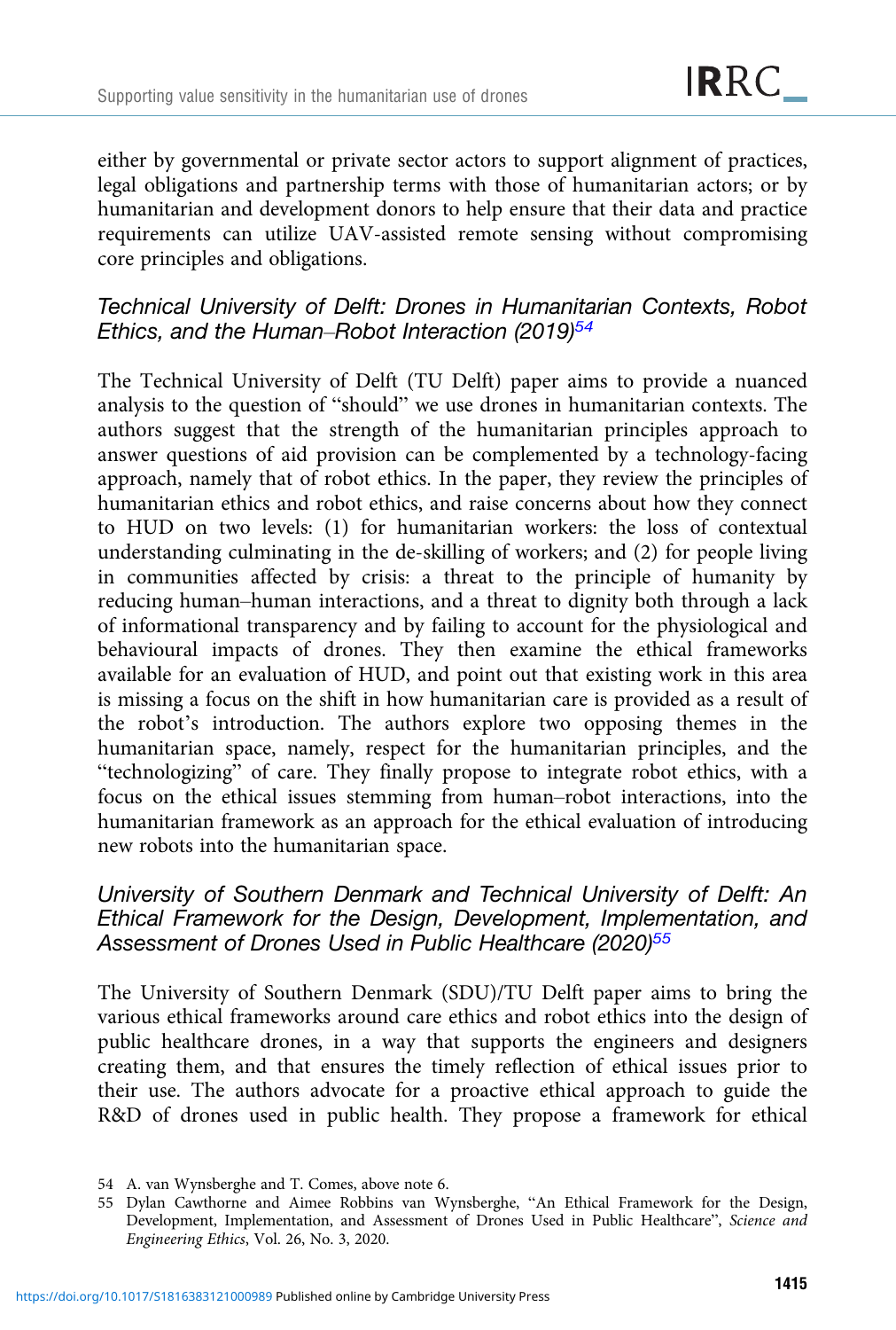evaluations and guidance by: (1) using bioethics principles as the foundation, namely, beneficence, non-maleficence, autonomy and justice; and (2) adding a fifth ethical principle derived from artificial intelligence ethics, namely, explicability. Guided by the value sensitive design (VSD) approach,<sup>56</sup> the framework was built upon the notion of a values hierarchy consisting of four levels: ethical principle, values, norms and design requirements. The main discussion of the paper revolves around a detailed description of the upper two levels of the values hierarchy, followed by an illustrative deliberation on how practitioners can translate these into contextual norms and design requirements to construct an ethically informed design process. The authors note that although the framework is developed as an applied ethics tool to facilitate the consideration of ethics and human values in technology design, it is meant as a starting point for ethical reflection in technology development and should be used in conjunction with other bottom-up methods, such as gathering stakeholder input and conducting field studies.

### Comparative analysis

As illustrated above, there has been activity by both IOs and the academic community to develop guidance for HUD on a range of topics related to ethics. Amongst these documents, we notice different approaches. The documents produced by academics mainly advance principle-based approaches, whereas the IO governance documents are typically based on detailed and checklist-type instructions for flight operations and the like. Joint guidance documents are more comprehensive with respect to their approach (from principle-based to concrete guidance), yet they tend to focus on particular domains of applications, such as data protection or airspace safety management.

A closer examination of the content of the selected documents through the lens of the areas of concern identified in our scoping literature review reveals the following: regulation and governance issues are well covered in the documents provided by IOs, but not addressed within the academic analyses. While ethical

56 The VSD approach was first developed in the field of human–computer interaction in the early 1990s in the USA, and has since been used in information management, human–robotic interaction, computer security, civil engineering, applied philosophy, and land use and transportation. According to Friedman et al. (2002), VSD is a theoretically grounded approach to the design of technology that accounts for human values throughout the design process in a principled and comprehensive manner. The philosophical foundation of VSD holds that technology is the result of human imagination – humans envisioning alternatives to the status quo and acting upon the environment with the materials at hand to change the conditions of human and non-human life. At the same time, human values do not exist in isolation; rather, in the complexity of human relations, values sit in a delicate balance with each other (Friedman and Hendry, 2019). As a result of this human activity, technology to some degree reflects, and reciprocally affects, human values. And it is because of this deep-seated relationship that actively engaging with values in the design process not only is a responsible act, but also offers creative opportunities for technological innovation. Batya Friedman, Peter H. Kahn and Alan Borning, "Value Sensitive Design: Theory and Methods", UW Technical Report, University of Washington, Seattle, WA, 2002; Batya Friedman and David G. Hendry, Value Sensitive Design: Shaping Technology with Moral Imagination, MIT Press, Cambridge, MA, 2019.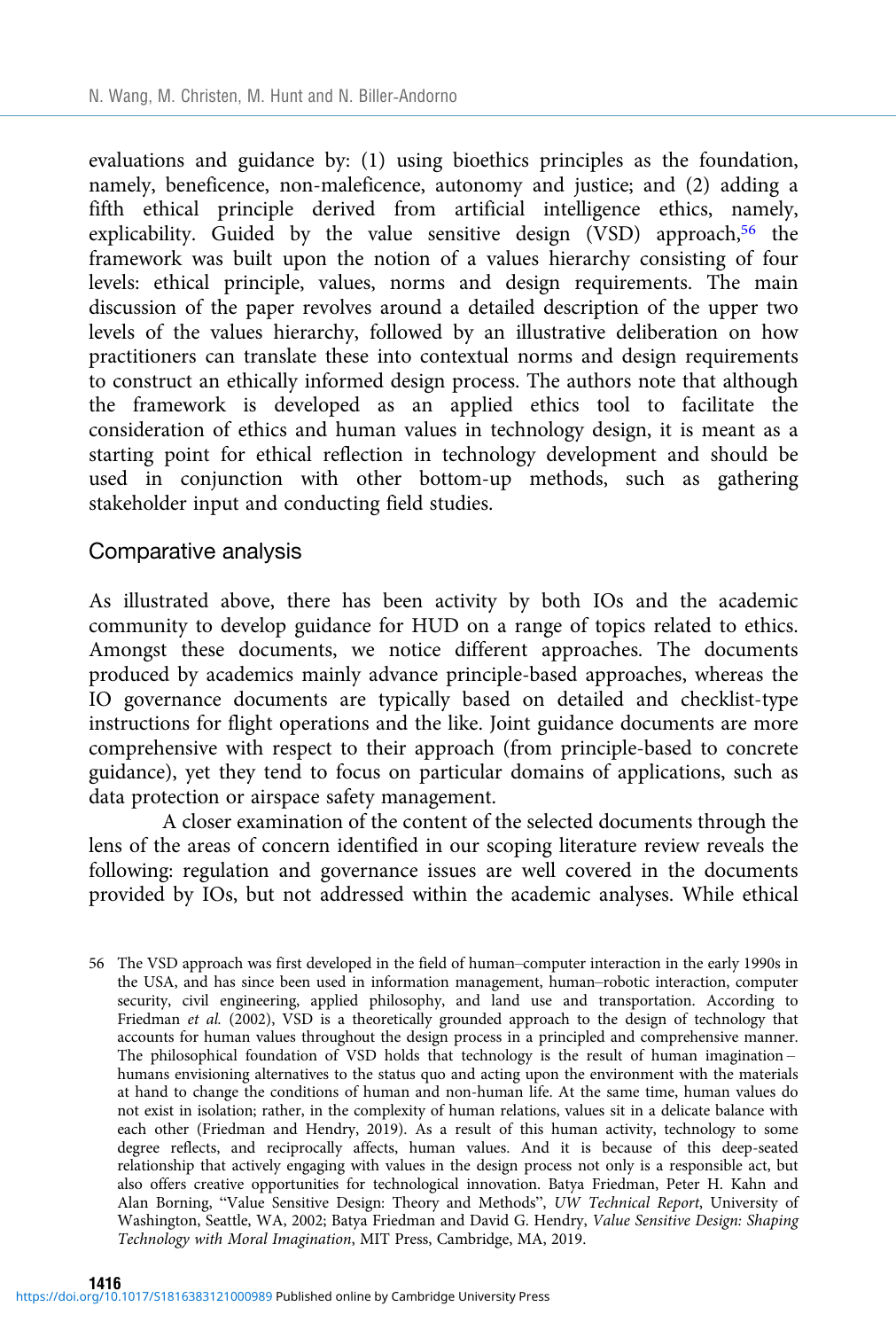issues are generally covered, there does not appear to be a tool that is comprehensive in its approach to these issues. None of the tools addressed more than twenty of the twenty-seven ethical concerns identified in our scoping literature review.57 The most obvious gaps are with respect to broader societal issues concerning, in particular, the relationship between humanitarian organizations and private industry, or the impact of drones on questions of identity and purpose for those involved in the provision of humanitarian aid. Yet, notably, these are key issues for operational decisions, i.e. whether a humanitarian organization should involve drones as a means to address concrete problems in specific contexts. [Table 4](#page-21-0) provides a comparison between the ethical concerns identified through our scoping literature review<sup>58</sup> and the six selected guidance documents.

# The proposed ethics assessment framework

In this section, we introduce the framework that we developed following the steps presented in the preceding sections. Frameworks addressing technology ethics can help appraise as well as shape the development and acceptability of a technology as it is unfolding, rather than having to attempt to foresee all the risks beforehand.<sup>59</sup> We stress that the integration of fundamental humanitarian principles of humanity, neutrality, impartiality and independence, along with other ethical values such as autonomy, justice, fairness, respect, responsibility and accountability, should also be a focus of attention for people involved in HUD.

# Rationale of the framework

In the area of applied ethics, guidance tools may be formulated at the level of a general area of discourse (e.g. technology ethics), or they may be specific to a particular problem (e.g. humanitarian use of drones). With respect to ethics assessment frameworks, the intent is to guide decision making and the performance of actions by supporting normative deliberation, making relevant values explicit, and offering a justified account for the answers provided to the problems at hand.60 The utility and effectiveness of frameworks depend on their comprehensiveness and clarity, and the potential for consistent operationalization of general principles to concrete ethical issues and for decision making by specific groups of actors. Our objective of developing an ethics assessment framework for HUD was to create a tool to aid decision making for the humanitarian drone community with respect to integrating ethical values for HUD, within the broader context of value sensitive innovation, and to support reflection and deliberation around these issues.

<sup>57</sup> N. Wang, M. Christen and M. Hunt, above note 4.

<sup>58</sup> Ibid.

<sup>59</sup> D. Cawthorne and A. R. van Wynsberghe, above note 55.

<sup>60</sup> Caroline Clarinval and Nikola Biller-Andorno, "Challenging Operations: An Ethical Framework to Assist Humanitarian Aid Workers in their Decision-making Processes", PLoS Currents, Vol. 23, No. 6, 2014.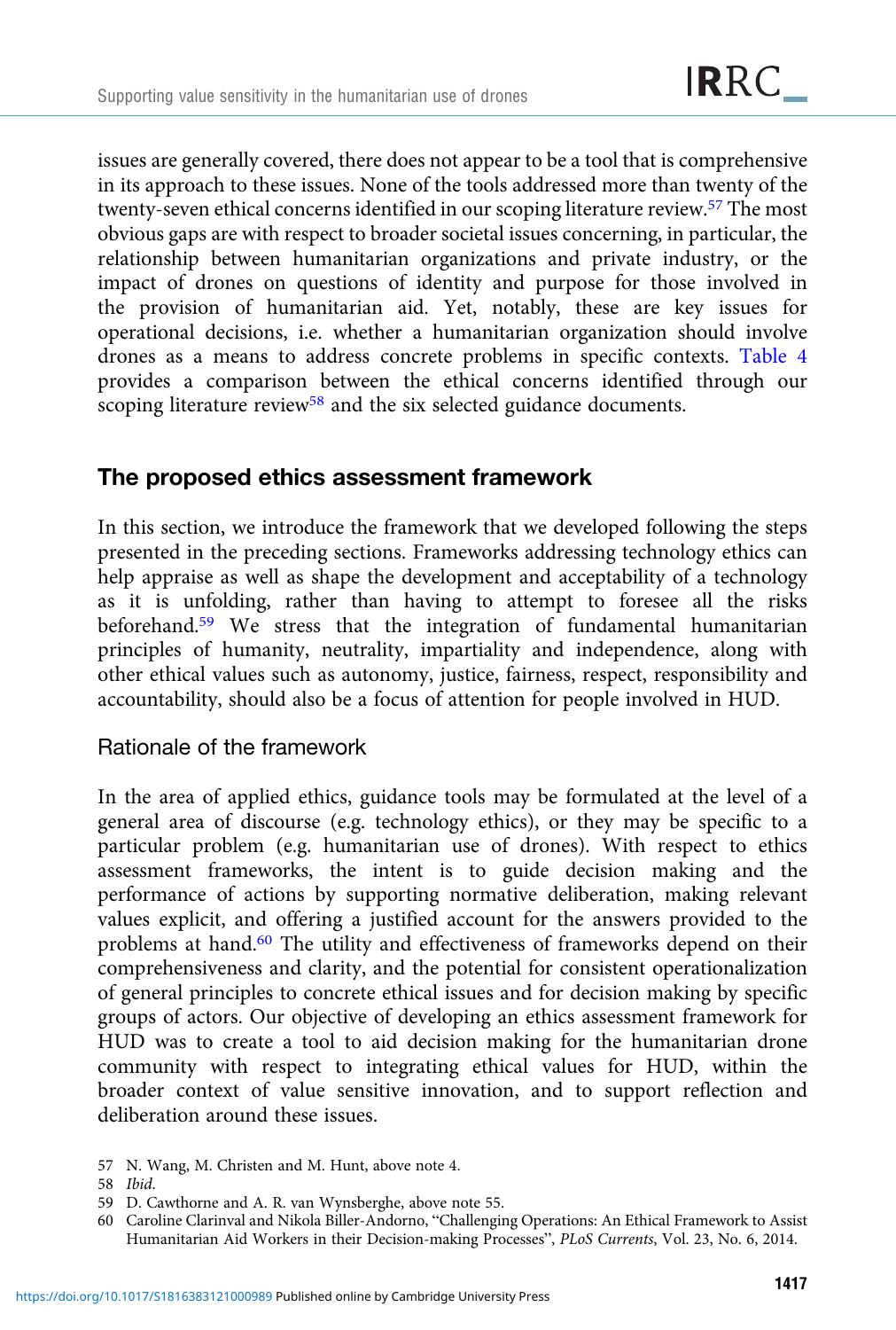| Primary<br>level        | Secondary<br>level         | <b>Tertiary level</b>                                    | <b>WBG</b><br>Guidance<br><b>Note</b> | <b>ICAO</b><br><b>U-AID</b><br>Guidance | ICRC/<br><b>BPH</b> Data<br>Protection<br>Handbook | <b>UAViators/</b><br><b>HHI</b> Code of<br>Conduct &<br>Guidelines | <b>TU Delft</b><br>paper | SDU and<br><b>TU Delft</b><br>paper |
|-------------------------|----------------------------|----------------------------------------------------------|---------------------------------------|-----------------------------------------|----------------------------------------------------|--------------------------------------------------------------------|--------------------------|-------------------------------------|
| Harm/benefit            | Minimizing<br>harm         | Focus on physical safety and<br>security of drone use    | X                                     | X                                       | X                                                  | X                                                                  | X                        | X                                   |
|                         |                            | Focus on environmental<br>impacts of drone use           |                                       | X                                       |                                                    |                                                                    | X                        | X                                   |
|                         |                            | Focus on compensating for<br>harm                        |                                       | X                                       |                                                    |                                                                    | X                        | X                                   |
|                         | Maximizing                 | Focus on specific benefits                               |                                       | X                                       | X                                                  |                                                                    |                          | X                                   |
|                         | welfare                    | Focus on general public<br>welfare                       | X                                     | X                                       | X                                                  | X                                                                  | X                        | X                                   |
| Justice                 | Substantive<br>justice     | Focus on fair sharing of costs<br>and benefits           |                                       |                                         |                                                    | X                                                                  | X                        | X                                   |
|                         |                            | Focus on equitable access                                |                                       |                                         |                                                    | X                                                                  | X                        | X                                   |
|                         |                            | Focus on cost-effectiveness<br>and/or opportunity costs  | X                                     |                                         |                                                    | X                                                                  |                          | X                                   |
|                         | Procedural<br>justice      | Focus on stakeholder<br>accountability and<br>compliance | $\mathbf X$                           | X                                       | X                                                  | X                                                                  |                          |                                     |
|                         |                            | Focus on general responsible<br>use of drones            | $\mathbf X$                           | X                                       | X                                                  | X                                                                  | X                        | X                                   |
| Respect for<br>autonomy | Respect for<br>individuals | Focus on technical aspects of<br>information security    | X                                     | X                                       | X                                                  | X                                                                  |                          |                                     |
|                         |                            | Focus on general<br>considerations of privacy            | X                                     | X                                       | X                                                  | X                                                                  | X                        | X                                   |
|                         | Respect for<br>communities | Focus on active community<br>engagement                  | X                                     |                                         | X                                                  | X                                                                  |                          | X                                   |
|                         |                            |                                                          |                                       |                                         |                                                    |                                                                    |                          | Continued                           |

## <span id="page-21-0"></span>Table 4. Comparative results regarding areas of ethical concern for humanitarian use of drones

N. Wang, M. Christen, M. Hunt and N. Biller

‐Andorno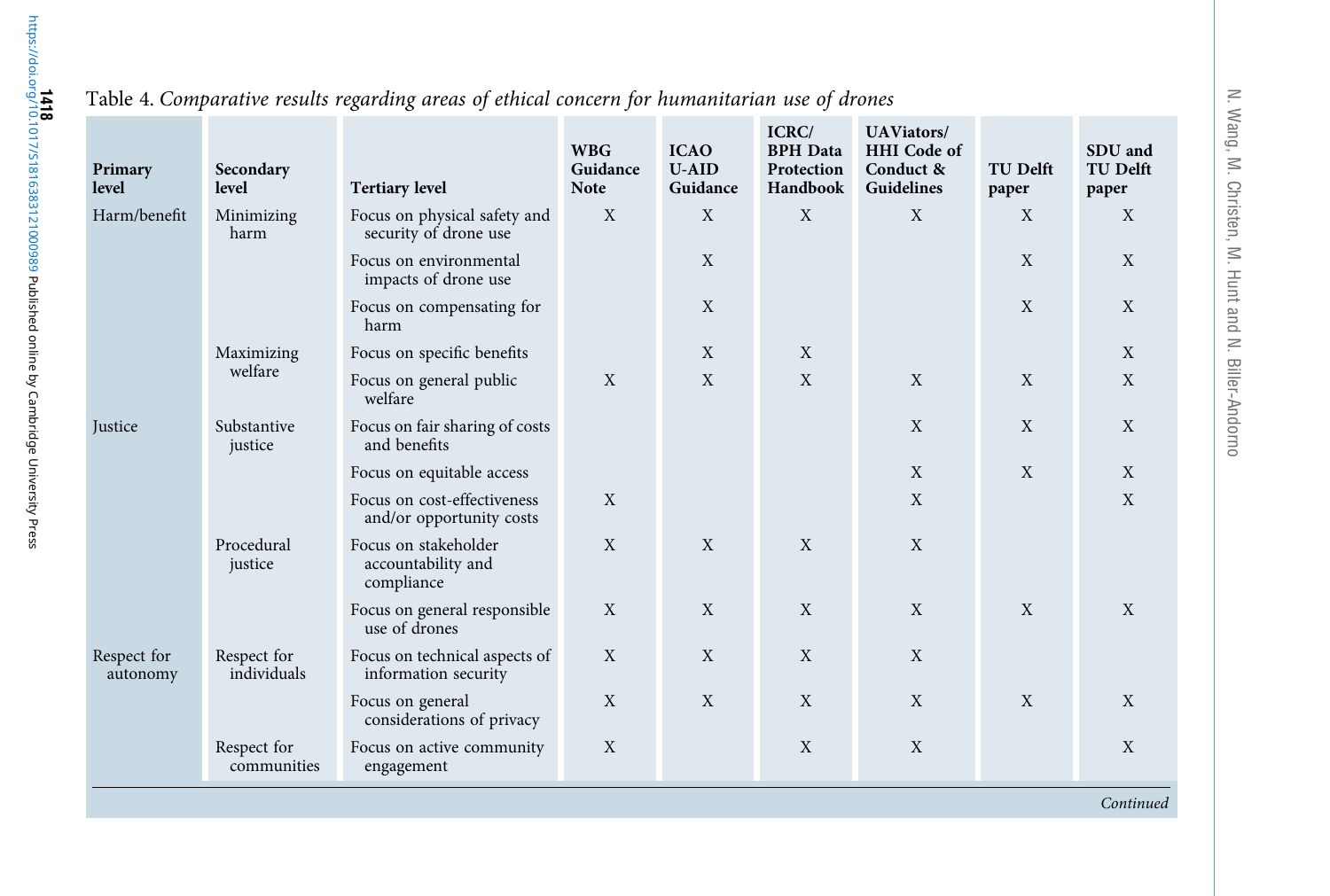## Table 4. Continued

| Primary<br>level                      | Secondary<br>level        | <b>Tertiary level</b>                                                                       | <b>WBG</b><br>Guidance<br><b>Note</b> | <b>ICAO</b><br>$U-AID$<br>Guidance | ICRC/<br><b>BPH</b> Data<br>Protection<br>Handbook | <b>UAViators/</b><br><b>HHI</b> Code of<br>Conduct &<br>Guidelines | <b>TU Delft</b><br>paper | SDU and<br><b>TU Delft</b><br>paper |
|---------------------------------------|---------------------------|---------------------------------------------------------------------------------------------|---------------------------------------|------------------------------------|----------------------------------------------------|--------------------------------------------------------------------|--------------------------|-------------------------------------|
|                                       |                           | Focus on broader forms of<br>stakeholder engagement                                         | X                                     | X                                  |                                                    | X                                                                  |                          | X                                   |
| Regulation                            | Content gaps in           | Focus on safety regulations                                                                 | X                                     | X                                  | X                                                  | X                                                                  |                          | X                                   |
| and<br>governance                     | regulation                | Focus on airspace<br>integration regulations                                                | X                                     | X                                  |                                                    | X                                                                  |                          |                                     |
|                                       |                           | Focus on data protection<br>regulations                                                     | X                                     | X                                  | X                                                  | X                                                                  |                          |                                     |
|                                       | Procedural<br>dysfunction | Focus on inadequate or<br>ambiguous regulatory<br>process                                   | X                                     | X                                  | $\mathbf X$                                        | X                                                                  |                          |                                     |
|                                       |                           | Focus on undefined<br>regulatory authorities                                                | X                                     |                                    |                                                    | X                                                                  |                          |                                     |
| <b>Broader</b><br>societal<br>impacts | Public<br>perception      | Focus on effectiveness,<br>accountability,<br>transparency and trust of<br>humanitarian aid | X                                     | X                                  | X                                                  | X                                                                  | X                        | $\mathbf{X}$                        |
|                                       |                           | Focus on reputational risks                                                                 | X                                     |                                    | X                                                  | X                                                                  | X                        |                                     |
|                                       |                           | Focus on consistency of<br>drone use with<br>humanitarian principles                        | X                                     |                                    | X                                                  | X                                                                  | X                        |                                     |

Continued

IRRC\_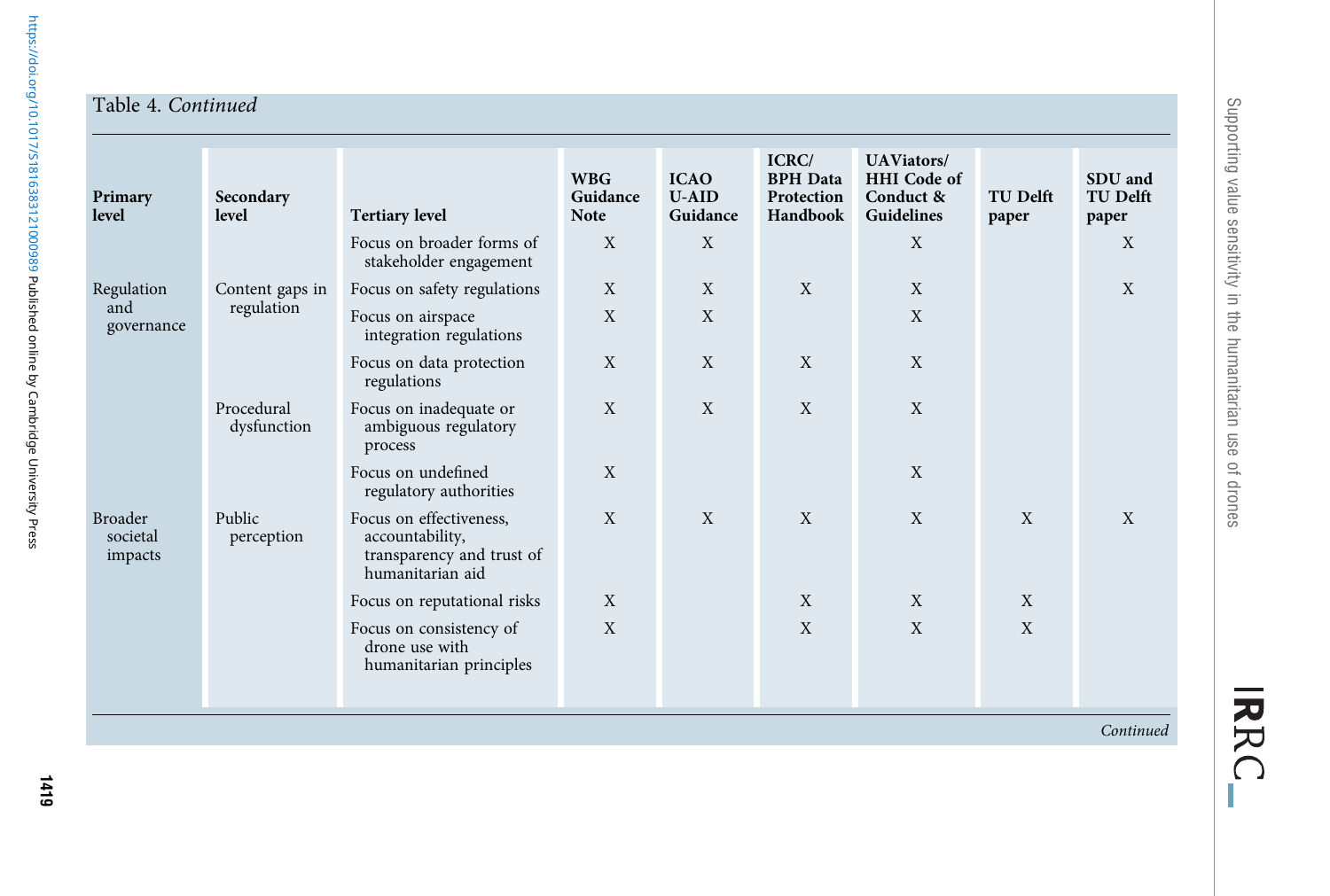#### Table 4. Continued

| Primary<br>level | Secondary<br>level                                                             | <b>Tertiary level</b>                                                                                                                                                                               | <b>WBG</b><br>Guidance<br><b>Note</b> | <b>ICAO</b><br><b>U-AID</b><br>Guidance | ICRC/<br><b>BPH</b> Data<br>Protection<br>Handbook | <b>UAViators/</b><br><b>HHI</b> Code of<br>Conduct &<br>Guidelines | <b>TU Delft</b><br>paper | SDU and<br><b>TU Delft</b><br>paper |
|------------------|--------------------------------------------------------------------------------|-----------------------------------------------------------------------------------------------------------------------------------------------------------------------------------------------------|---------------------------------------|-----------------------------------------|----------------------------------------------------|--------------------------------------------------------------------|--------------------------|-------------------------------------|
|                  | Relations<br>between<br>humanitarian<br>organizations<br>and drone<br>industry | Focus on the power (im)<br>balance between<br>humanitarian<br>organizations and the<br>drone industry<br>Focus on using drones<br>through "in-house<br>capacity" v. "external<br>service providers" | X                                     |                                         |                                                    | $\boldsymbol{X}$                                                   |                          |                                     |
|                  | Identity of<br>humanitarian<br>aid providers                                   | Focus on "bunkerization"<br>and the impacts of<br>technology on aid<br>providers and recipients                                                                                                     |                                       |                                         |                                                    |                                                                    | X                        |                                     |
|                  |                                                                                | Focus on "solutionism" in<br>aid provision                                                                                                                                                          |                                       |                                         |                                                    |                                                                    |                          |                                     |
|                  |                                                                                | Focus on the "turn to<br>innovation" in the aid<br>sector                                                                                                                                           |                                       |                                         |                                                    |                                                                    |                          |                                     |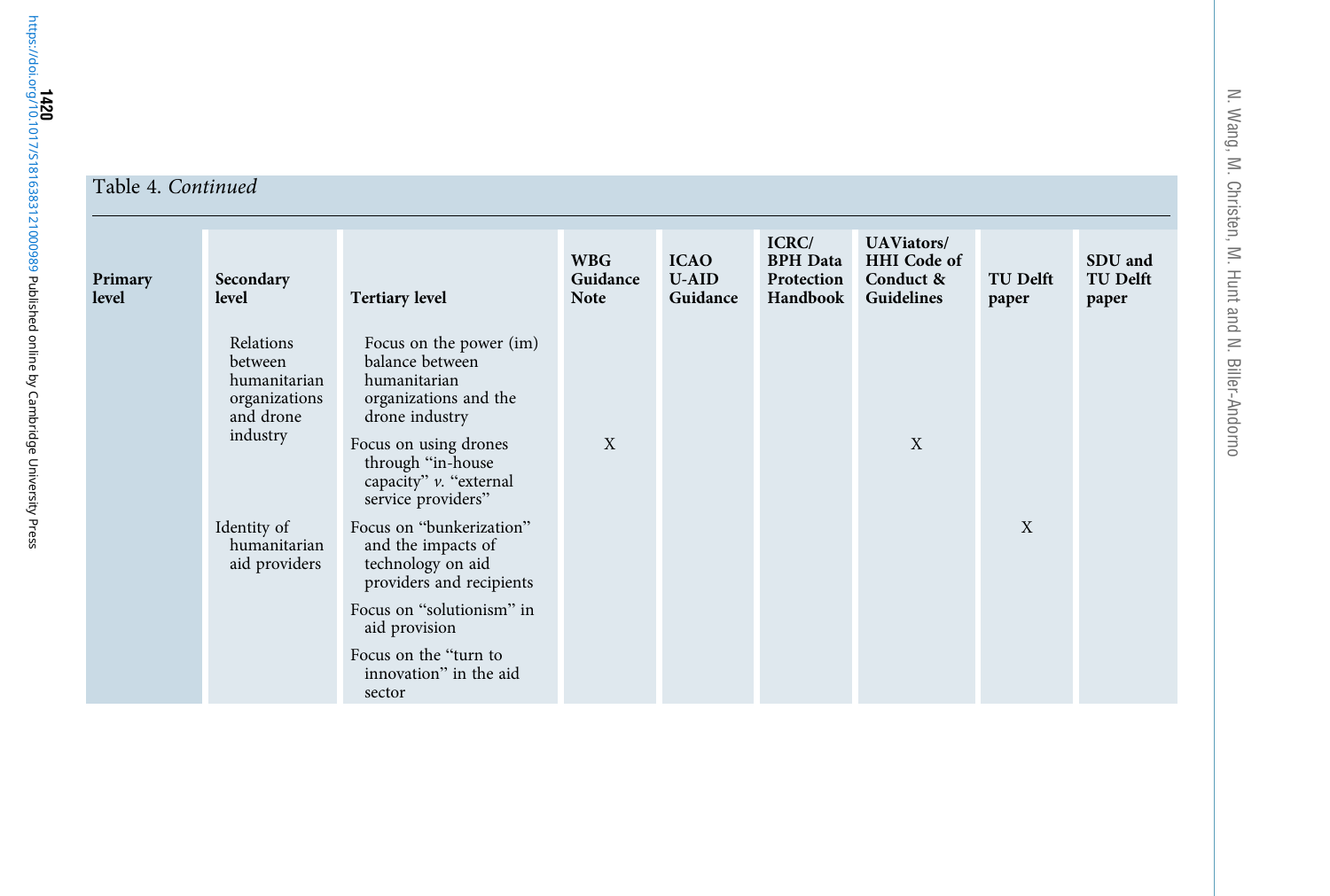Our target audience in developing the framework was primarily aid organizations and practitioners in both humanitarian and development sectors. The content of the framework, including the set of questions enclosed, may also help support reflection, discussion and deliberation among other involved actors, from industry to government and communities. Echoing the growing awareness of ethics among technologists and engineers – especially among those active in advocating the VSD approach – we also hope that the framework could provide an accessible resource for technology developers and designers to further engage with ethical issues.61 In line with these goals, we sought to develop an ordered series of questions to prompt reflection and discussion at each stage of deliberation, along with clear guidance on when the framework is to be used and how it is to function.

# Methodology of the framework development

Building on the previous steps, a crucial component of the framework development was consultation with a range of individuals involved in HUD, and with scholars working in areas relevant to this domain. Participants included researchers with expertise in humanitarian studies, sociology, ethics, anthropology and law, as well as practitioners from international humanitarian organizations, intergovernmental organizations and the drone industry. This consultation process involved the following five steps:

- (1) An initial draft of the framework was circulated among nineteen individuals to obtain written comments at the beginning of 2021. Their feedback was used to make refinements for cohesion, clarity and scope.
- (2) An online workshop was then held on 23–24 March 2021 with fourteen participants providing further input and discussing elements of the first draft. This feedback was taken into consideration in the next iteration of the framework development.
- (3) A second draft was then developed and subsequently sent to the same group to solicit further feedback, which was incorporated into the next iteration.
- (4) The third draft was shared with participants at a three-day hybrid-format workshop held on 1–3 June 2021. During the workshop, the framework was tested against realworld scenarios in small group simulation exercises (see the "Application of the FEAHD" section below for an example of a vignette; more details are available on the project website<sup>62</sup>). The small groups reported back to the larger group and a broader discussion of the fit and alignment of the framework to respond to HUD operations took place.
- (5) Based on the feedback obtained at this workshop, including insights gained through the simulation exercises, the framework was finalized. The final version of the framework is presented in detail in the Annex, and its application to a hypothetical case study is discussed below.

<sup>61</sup> D. Cawthorne and A. R. van Wynsberghe, above note 55.

<sup>62</sup> Further resources about the FEAHD are presented on the project website, available at: [www.ethics.dsi.uzh.](https://www.ethics.dsi.uzh.ch/projects/FEAHD/) [ch/projects/FEAHD/](https://www.ethics.dsi.uzh.ch/projects/FEAHD/).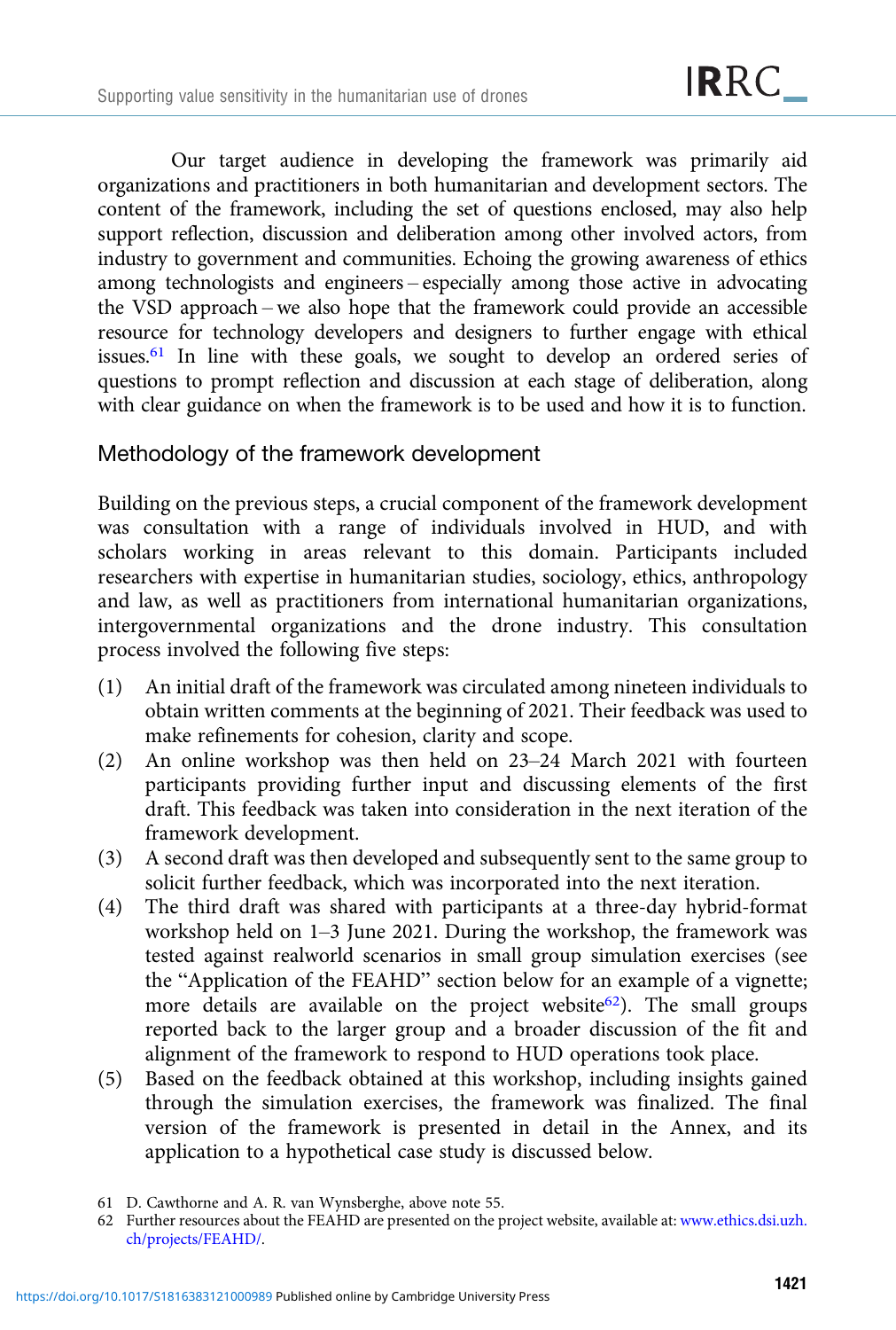# The Framework for the Ethics Assessment of Humanitarian Drones (FEAHD) and its Application

## Structure of the FEAHD

The FEAHD consists of three levels of considerations, asking different sets of questions to the potential users. [Figure 1](#page-26-0) provides a visual representation of the FEAHD, which aims to give an accessible overview of the structure of the FEAHD, and is used for illustration and dissemination purposes.<sup>63</sup> On an overarching level (i.e. "normative orientation", see [Figure 1](#page-26-0)), an array of ethical values relevant to HUD are outlined to inform and orient deliberation, discussion and decision making regarding HUD. On a foundational level (i.e. "institutional foundation", see [Figure 1\)](#page-26-0), resources for ethics preparedness are suggested. These two sources of guidance together provide the context for a value-based decision chain (i.e. the decision chain, see centre bar of [Figure 1](#page-26-0)), beginning with whether to embark upon a drone project, and continuing on to consider how to undertake drone operations in a responsible and sustainable manner.

In particular, we propose five values on the "normative orientation" level, based on the findings of the scoping literature review, and feedback received during the consultation process. These values include: optimizing benefit and minimizing harm, safeguarding justice, respecting autonomy, adhering to regulatory and governance standards, and promoting humanitarian principles. On the "institutional foundation" level, we draw on the concept of "ethics preparedness" $64 - a$  notion referring to an organization's capacity and state of readiness to support their staff, and to work collaboratively with partners and others, to respond to ethical issues. These supports may include common instruments such as statements of organizational values, codes of conduct, or policies and procedures. They could also take the form of internal organizational structures such as identifying someone with an advisory role for ethics questions or forming an ethics task force. External organizational structures may also be established, such as working with an arm's-length ethics advisory board. These sets of resources (core values, guidance documents and institutional support structures) are different in form and focus, reflecting some key areas identified through the literature review and consultation processes. They are functionally independent from each other, but can also be used in a coordinated fashion. For instance, "safeguarding justice" could be strengthened by ensuring that justice is appropriately reflected in

<sup>63</sup> The visual representation of the FEAHD was printed on an A6 "postcard" to support dissemination and distribution activities among humanitarian organizations and other entities involved in HUD. The "postcard" also contains a link to the project website, available at: [www.ethics.dsi.uzh.ch/projects/](https://www.ethics.dsi.uzh.ch/projects/FEAHD/) [FEAHD/](https://www.ethics.dsi.uzh.ch/projects/FEAHD/).

<sup>64</sup> Abha Saxena, Peter Horby, John Amuasi, Nic Aagaard, Johannes Köhler, Ehsan Gooshki, Emmanuelle Denis, Andreas Reis, the ALERRT-WHO Workshop and Raffaella Ravinetto, "Ethics Preparedness: Facilitating Ethics Review During Outbreaks – Recommendations from an Expert Panel", BMC Medical Ethics, Vol. 20, No. 29, 2019.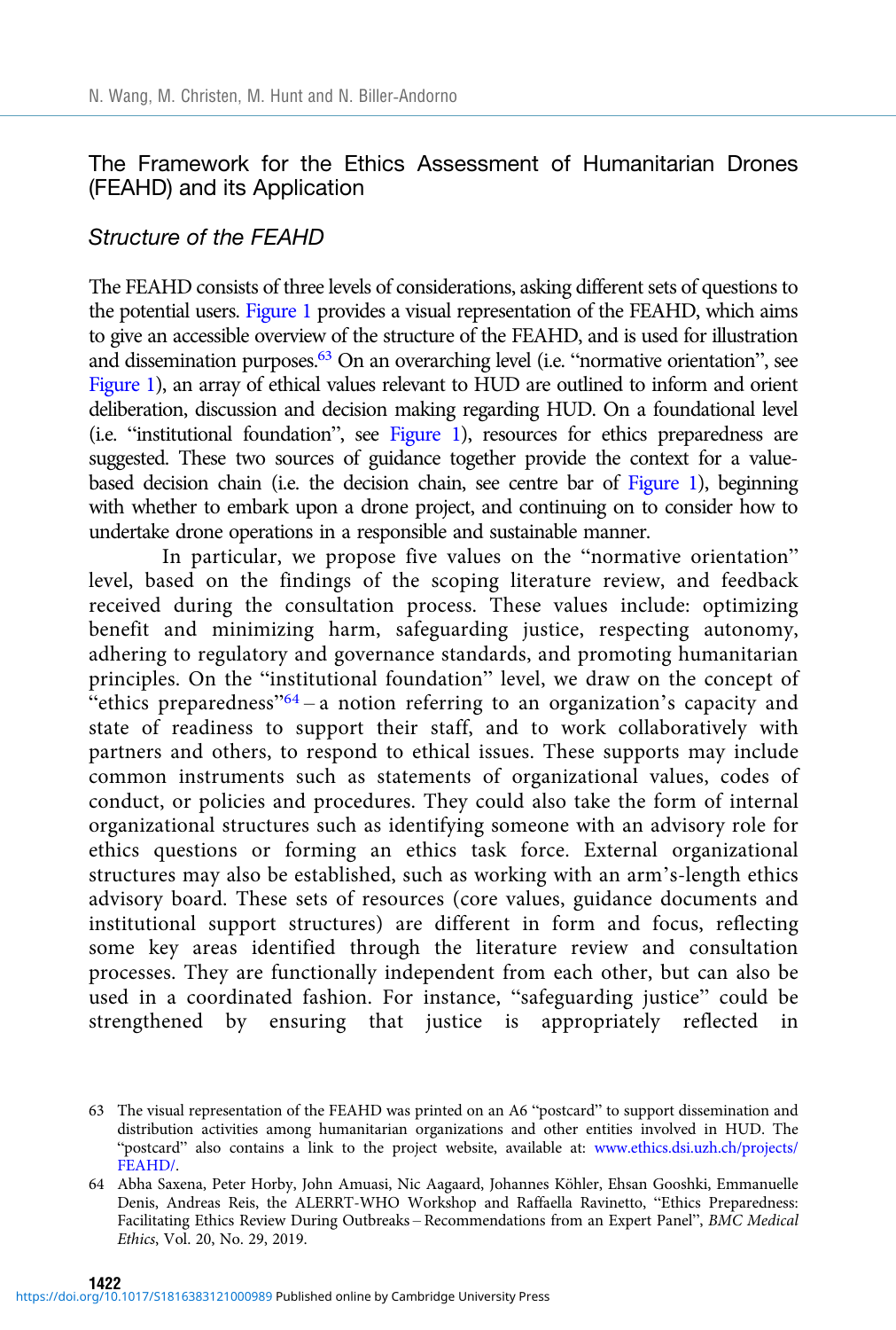<span id="page-26-0"></span>

Figure 1. Overview of the Framework for the Ethics Assessment of Humanitarian Drones (FEAHD).

organizational guidance documents and emphasized by those individuals or groups holding internal or external ethics advisory roles.

# Application of the FEAHD

To illustrate the application of the FEAHD, we present below the simulation exercise of one of the vignettes that was undertaken by participants at the final consultation workshop we held in June 2021.<sup>65</sup>

# Vignette description

Following a destructive typhoon, organization Y intends to support disaster response activities in the particularly hard-hit city T, in cooperation with non-governmental organizations, including a search and rescue team and a country office of a humanitarian organization, and in collaboration with the United Nations Disaster Assessment and Coordination (UNDAC) teams.

A quad-copter drone is anticipated to be used. The drone has two cameras (one with high-definition colour and one with thermal bands) which would allow live, on-screen observation of the area captured by the camera. It can fly as far as

<sup>65</sup> In the development of the vignettes, we took inspiration from real-world humanitarian actions referenced by D. Soesilo et al., above note 11.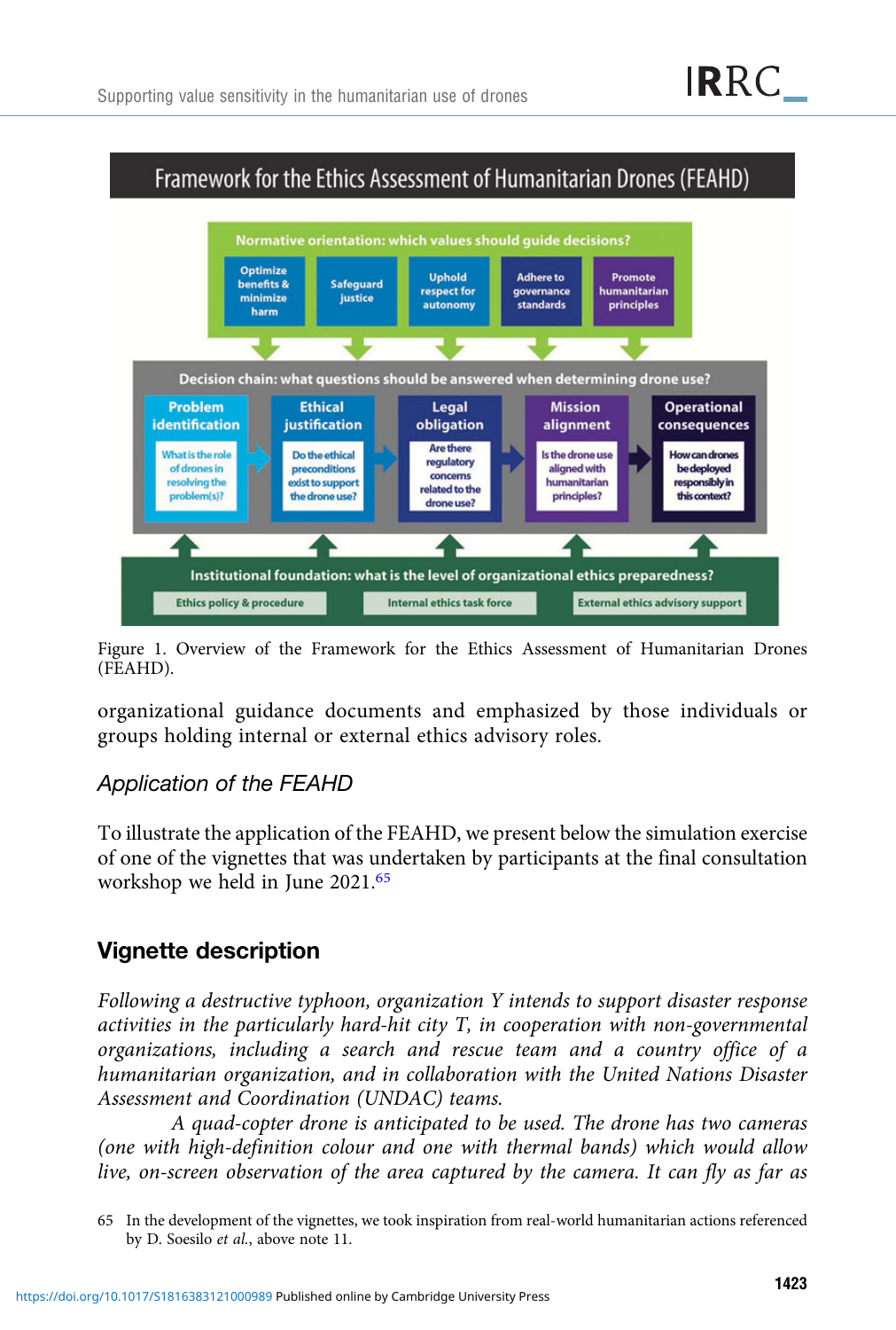2 km from its controller, and has a maximum flight time of 25 minutes. In particular, Y intends to conduct a number of missions in and around city T, and provide an aerial view of roadways, damaged buildings and to gather other real-time information about the typhoon's impacts.

One such mission includes flying over a hospital that has reportedly been damaged by the storm. Roadways to reach the hospital are blocked, and there is concern for the safety of team members if they were to travel by road to assess the state of the building. The deployment of the quad-copter drone will provide aerial imagery of the hospital, allow the team to assess the damage from the air, and provide accurate information on the needs for repairs and materials.

There is uncertainty about the authorization process for this operation. It is possible that by the time the drone flights are authorized by the national aviation and other regulatory authorities, the roads will have already been cleared and the major search and rescue work already completed.

# Framework Application

- 1. With respect to "normative orientation", two values are particularly relevant to this case: optimizing benefits, and adhering to governance standards.
- 2. Regarding "institutional foundation", different approaches may apply. For instance, if relevant ethics policies and procedures are in place, then they should be complied with straightforwardly. It could also be possible that guidelines for use cases (such as infrastructure assessment through drones) with some similarities to the actual case are available that could serve as a template to facilitate the authorization process. Additionally, the team should have clarity about who they could contact (e.g. internal ethics advisor or external support) to request input if required.
- 3. In relation to the decision chain, the following steps may be applicable:
- (1) Problem identification:
	- The primary use of drones is to guide the search and rescue teams
	- . Secondary use of drone data for infrastructure repair could be possible
- (2) Ethical justification:
	- . The use of drones may affect aid supply allocation
	- . The drones may detect other people in need (distress) during flight, possibly creating dilemmas of who (and how) to help first
	- . The images captured by the drones may contain data about affected populations, touching upon the issue of data handling, especially regarding sensitive data
	- . Limited scope for consultation or engagement with communities due to the emergency may create unexpected tension between humanitarian organizations and involved communities
- (3) Legal obligation: identify potential challenges due to timing of approval procedures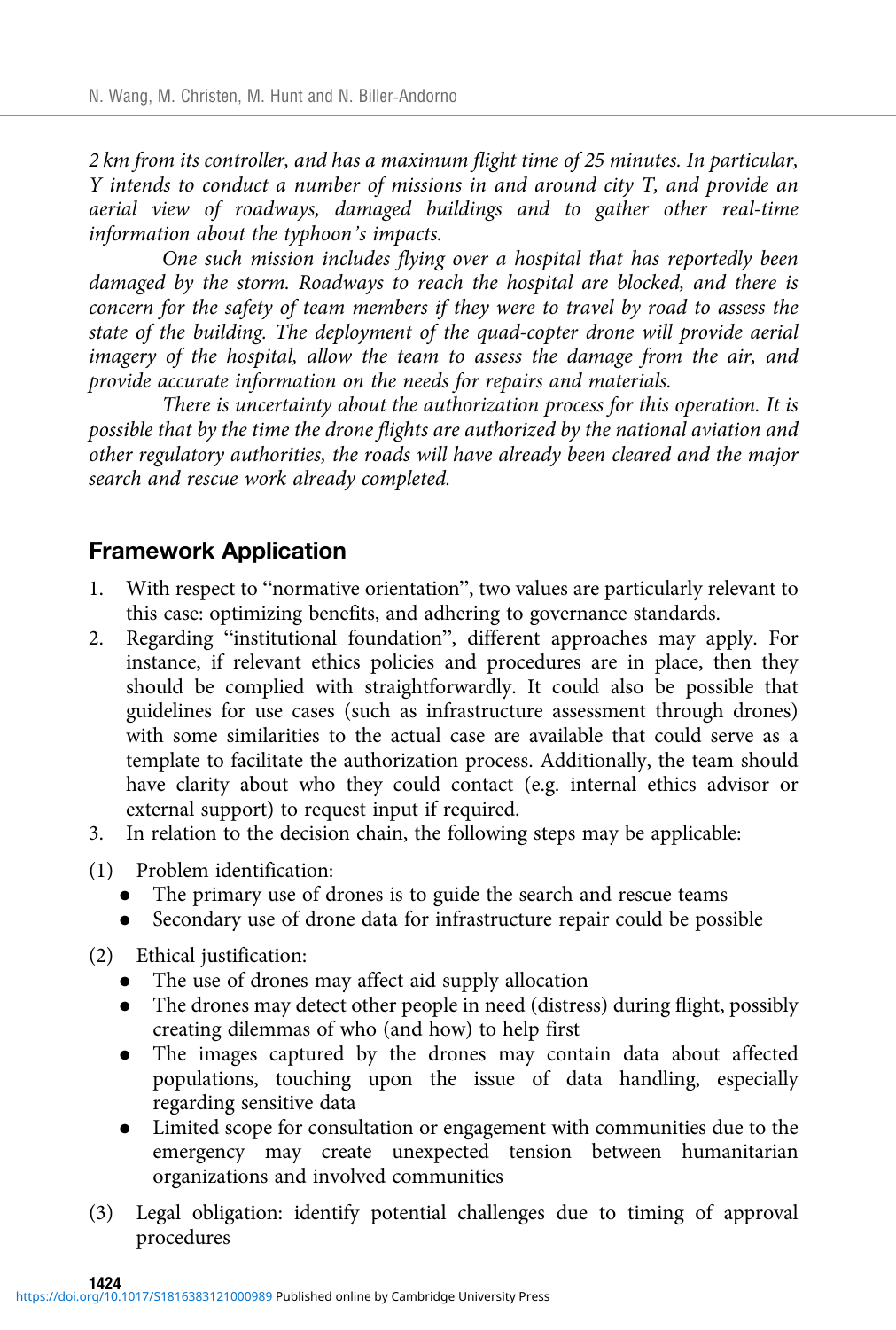- (4) Mission alignment: clarify what to do with the information that is collected, including if people in distress are identified
- (5) Operational consequences: define communication and plans for how to proceed when approval is received or if it is delayed, including contingency plans.

# Additional guidance

Further details are provided in the Annex and on the project website,<sup>66</sup> including example questions linked to the different components of the framework. These additional questions are intended to provide further lines of reflection and discussion for users of the framework who wish to look more closely at particular dimensions of the framework (for example, when a team is considering the topic of regulation, they could pull up the linked questions in order to look at this element in greater detail). It is not intended that users of the framework respond to every question, but that they draw on the bank of questions as a resource to support value sensitivity for their respective HUD activities.

# Conclusion

Given the growing interest in drone deployment in the humanitarian sector, and a more favourable regulatory environment in adopting drones in the civilian context in recent years, the ethical implications of HUD and governance guidance addressing them have received increasing attention. This trend indicates a heightened awareness of ethics among scholars and practitioners, echoing the debate about the rise of the "good drones" in the aid sector. Our research sits at the intersection of three domains: applied ethics, humanitarian studies, and science and technology studies. We drew on the findings of existing research to bring together insights from the theoretical and the experiential and to inform the development of an ethics assessment framework that is empirically informed and responsive to stakeholders' expressed interests. Those interests range from strengthening public health outcomes, to managing airspace regulations and promoting community wellbeing, as well as their real-world needs – encompassing economic, political, commercial and reputational concerns.<sup>67</sup>

Like many other contemporary frameworks,<sup>68</sup> the FEADH is a multi-level instrument, with components ranging from general values, to key questions guiding relevant ethical decisions, to resources for institutional preparedness. In its decision chain, it guides the user through a sequence of key questions in relation to problem identification, ethical justification, legal obligation, mission alignment and

<sup>66</sup> See above note 62.

<sup>67</sup> N. Wang, 2019, 2020, above note 31; N. Wang, 2021a, 2021b, above note 36; N. Wang, M. Christen and M. Hunt, 2021, above note 4.

<sup>68</sup> European Commission, Ethics Guidelines for Trustworthy AI, Brussels, 8 April 2019, available at: [https://](https://digital-strategy.ec.europa.eu/en/library/ethics-guidelines-trustworthy-ai) [digital-strategy.ec.europa.eu/en/library/ethics-guidelines-trustworthy-ai.](https://digital-strategy.ec.europa.eu/en/library/ethics-guidelines-trustworthy-ai)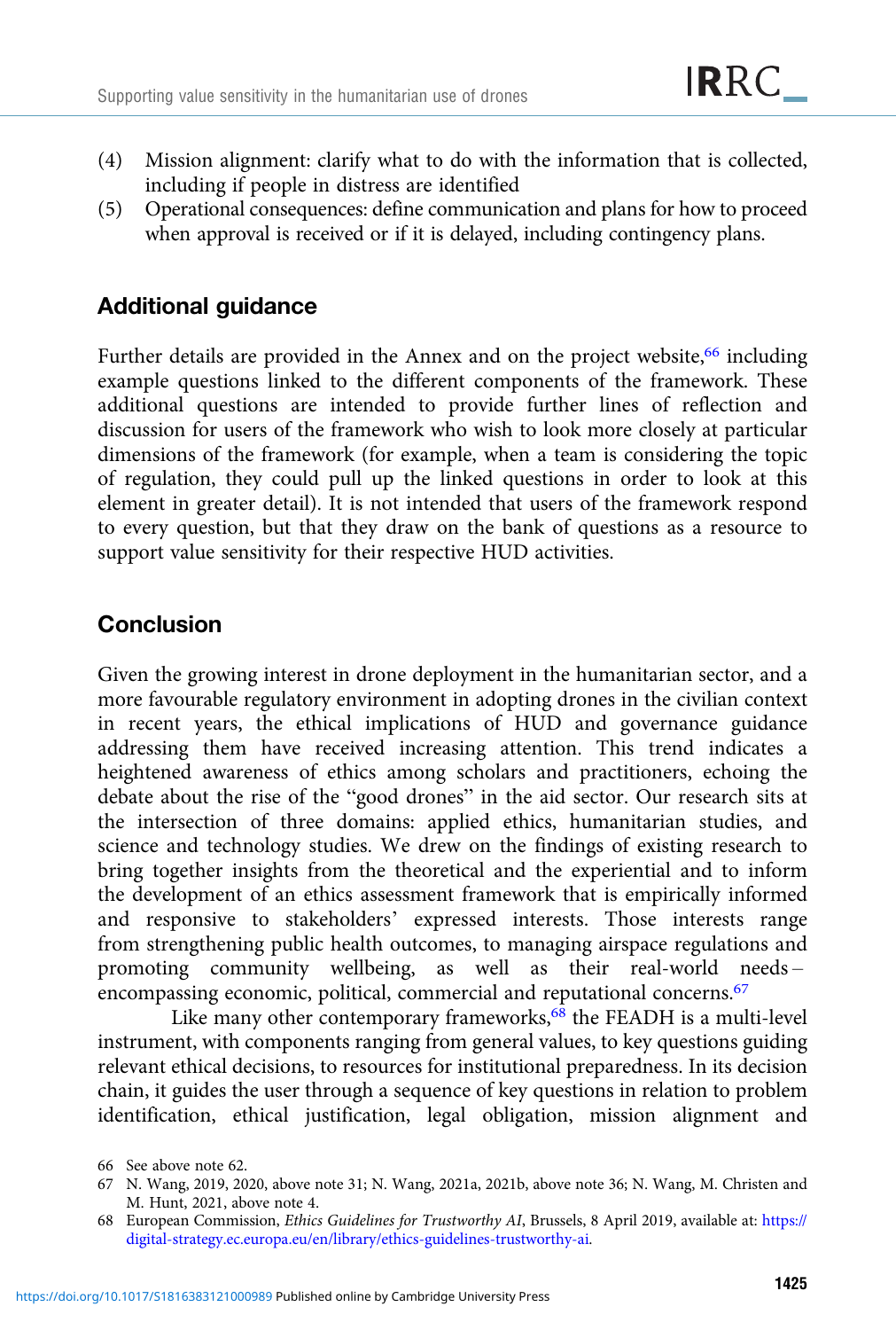<span id="page-29-0"></span>operational consequences, and operationalizes the areas of inquiry with questions to guide reflection and deliberation. The empirically informed and consultative process of developing the framework enabled us to draw on a range of sources of insight and knowledge on this topic, and also to identify perceptions and key areas of concern for individuals involved in, or affected by, HUD.

By integrating considerations related to normative values, institutional preparedness, and key questions to ask across the decision chain related to the implementation of a drone project, the framework makes a distinctive contribution relative to other resources currently available in this area. One generic limitation of the framework is that it will likely become outdated with future technological and policy developments. Relatedly, its practical use with respect to variations across use cases might reveal some ambiguities or considerations of alignment that need to be remedied in future versions. The FEADH is, thus, conceived as a "living document" that needs ongoing revision to be responsive to additional challenges, refinements, and learning as HUD continues to evolve in humanitarian action and development programmes.

As feedback is received related to the use of the FEAHD, we believe that the development of additional explanatory or supporting material would be beneficial. Importantly, the document is primarily focused on humanitarian organizations and practitioners, and this is the group (along with academic researchers) who were most involved in consultations around the framework development. We sought to access other perspectives through the two empirical studies in Nepal and Malawi, but additional aspects of this topic are likely to be uncovered through engagement with additional stakeholder groups as HUD activities continue to emerge.

We hope that the FEAHD also provides a starting point for further reflection and discussion among stakeholders to engage with ethics and to support value sensitive innovation in humanitarian and development settings – for example, by providing insights for a methodological approach and structure to develop ethics resources for different domains of innovation. At the same time, our intention is that the FEAHD will continue to be refined through insights from additional perspectives and contexts, and be enriched through the experiences of teams or individuals engaged with HUD and beyond. Ultimately, our objective is to encourage reflection, discussion and deliberation about how values can be taken into account at all stages of considering and using drones in humanitarian settings, along with attention to structured approaches to ethics support.

# Annex: Framework for the Ethics Assessment of Humanitarian Drones (FEAHD)<sup>69</sup>

In the sections that follow, we provide additional questions and components with the goal of supporting teams using the FEAHD to drill down and consider

<sup>69</sup> The framework presented herewith in the Annex is a condensed version of the FEAHD. Further resources about the FEAHD and its applications are presented on the project website, above note 62.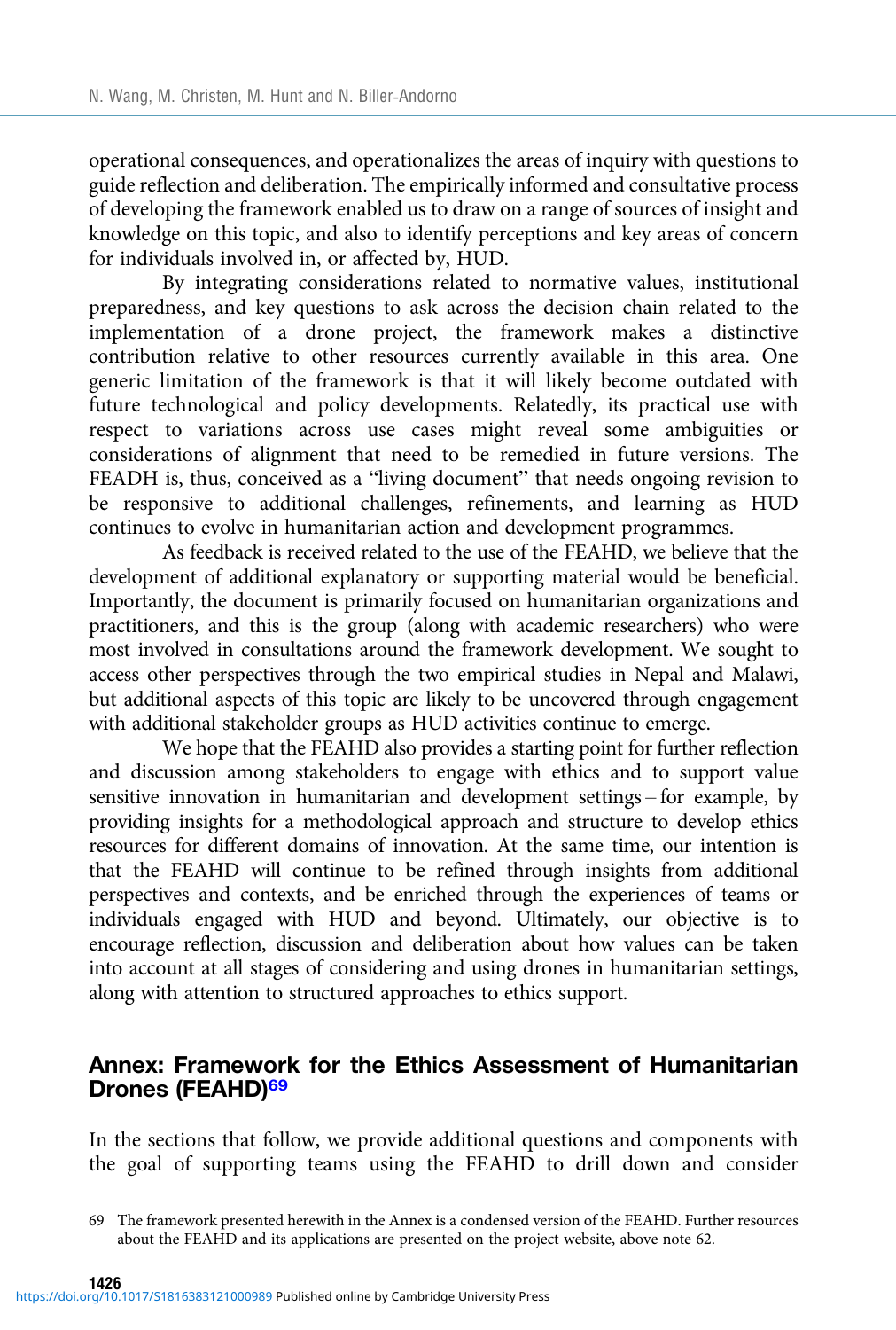further aspects of a particular topic across the decision chain, or an aspect of ethics preparedness. It is not intended that users of the framework consider all of these questions, but rather that they use them as they dial in or dial out their attention between the broader structure of the FEAHD, and looking more closely at a particular aspect, all with the goal of supporting attention to values across the different stages of HUD activities. For an overview of the framework, see [Figure 1.](#page-26-0)

# I. Normative orientation: Which values should guide decisions?

Deciding whether and how to embark on a drone project in the aid sector will benefit from attention to how values can be linked to practices through a clear normative orientation. As a starting place for reflection about the humanitarian use of drones, the FEAHD proposes five value orientations based on a review of the literature on ethical issues related to humanitarian drone use, and a series of expert consultations.[70](#page-29-0) These values include the following:

- **•** Optimize benefits, minimize harm
- Safeguard justice
- **■** Uphold respect for autonomy
- Adhere to governance standards
- **EXECUTE:** Promote humanitarian principles

# II. Decision chain: What questions should be answered when determining drone use?

The decision chain proposes a sequence of key questions that should be asked and answered in making the strategic decision regarding whether and how to use drones in a specified context, and in relation to the five principles noted above. Additional questions are presented below which are linked to each of the main steps of the decision chain. This bank of additional questions is intended to support further lines of reflection for those seeking to delve deeper into a specific component of the decision chain.

- Problem identification: What is the role of drones in resolving the problem(s)?
	- . What is the problem?
	- . What is the context of the proposed drone use?
	- Who are the key stakeholders?
- **Ethical justification:** Do the ethical preconditions exist to support drone use in this context?
	- What are the potential harms and benefits?
	- . How can justice be safeguarded?
	- How can respect be demonstrated?
- 70 [Table 4](#page-21-0) in the main text provides a detailed account of how these value orientations are contextualized with respect to HUD.